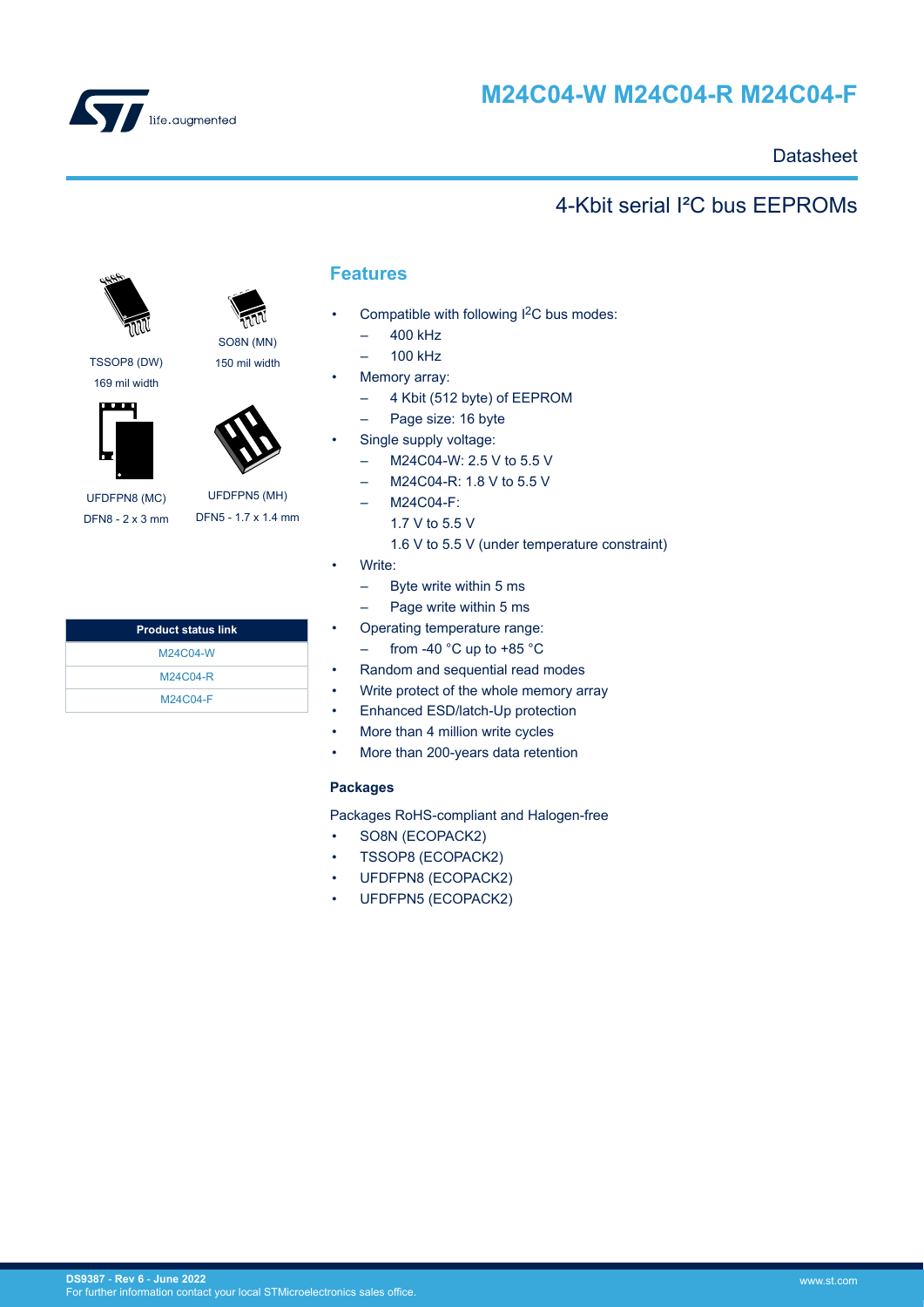<span id="page-1-0"></span>

## **1 Description**

The M24C04 is a 4-Kbit I<sup>2</sup>C-compatible EEPROM (electrically erasable programmable memory) organized as 512 × 8 bits.

The [M24C04-W](https://www.st.com/en/product/m24c04-w?ecmp=tt9470_gl_link_feb2019&rt=ds&id=DS9387) can be accessed with a supply voltage from 2.5 V to 5.5 V, the [M24C04-R](https://www.st.com/en/product/m24c04-r?ecmp=tt9470_gl_link_feb2019&rt=ds&id=DS9387) can be accessed with a supply voltage from 1.8 V to 5.5 V, and the [M24C04-F](https://www.st.com/en/product/m24c04-f?ecmp=tt9470_gl_link_feb2019&rt=ds&id=DS9387) can be accessed either with a supply voltage from 1.7 V to 5.5 V (over the full temperature range) or with an extended supply voltage from 1.6 V to 5.5 V under some restricted conditions. All these devices operate with a clock frequency of 400 kHz, over an ambient temperature range of -40 °C / +85 °C.





#### **Table 1. Signal names**

| Signal name           | <b>Function</b> | <b>Direction</b>         |
|-----------------------|-----------------|--------------------------|
| E2, $E1^{(1)}$        | Chip enable     | Input                    |
| <b>SDA</b>            | Serial data     | $II$                     |
| <b>SCL</b>            | Serial clock    | Input                    |
| $\overline{WC}$       | Write control   | Input                    |
| $V_{\rm CC}$          | Supply voltage  | $\overline{\phantom{0}}$ |
| <b>V<sub>SS</sub></b> | Ground          | $\overline{\phantom{0}}$ |

*1. Signal not connected in the DFN5 package.*

#### **Figure 2. 8-pin package connections, top view**

| $NC$ $1$                       | $81v_{cc}$                                                                                |
|--------------------------------|-------------------------------------------------------------------------------------------|
| E1 $\mathbf{q}$ <sub>2</sub>   | $\begin{array}{c} 7 \overline{)} \overline{wc} \\ 6 \overline{)} \text{ SCL} \end{array}$ |
| E <sub>2</sub> $\frac{1}{4}$ 3 |                                                                                           |
| $V_{SS}$                       | $5 \sqrt{ }$ SDA                                                                          |

- 1. NC: not connected.
- 2. See [Section 9 Package information](#page-25-0) for package dimensions, and how to identify pin 1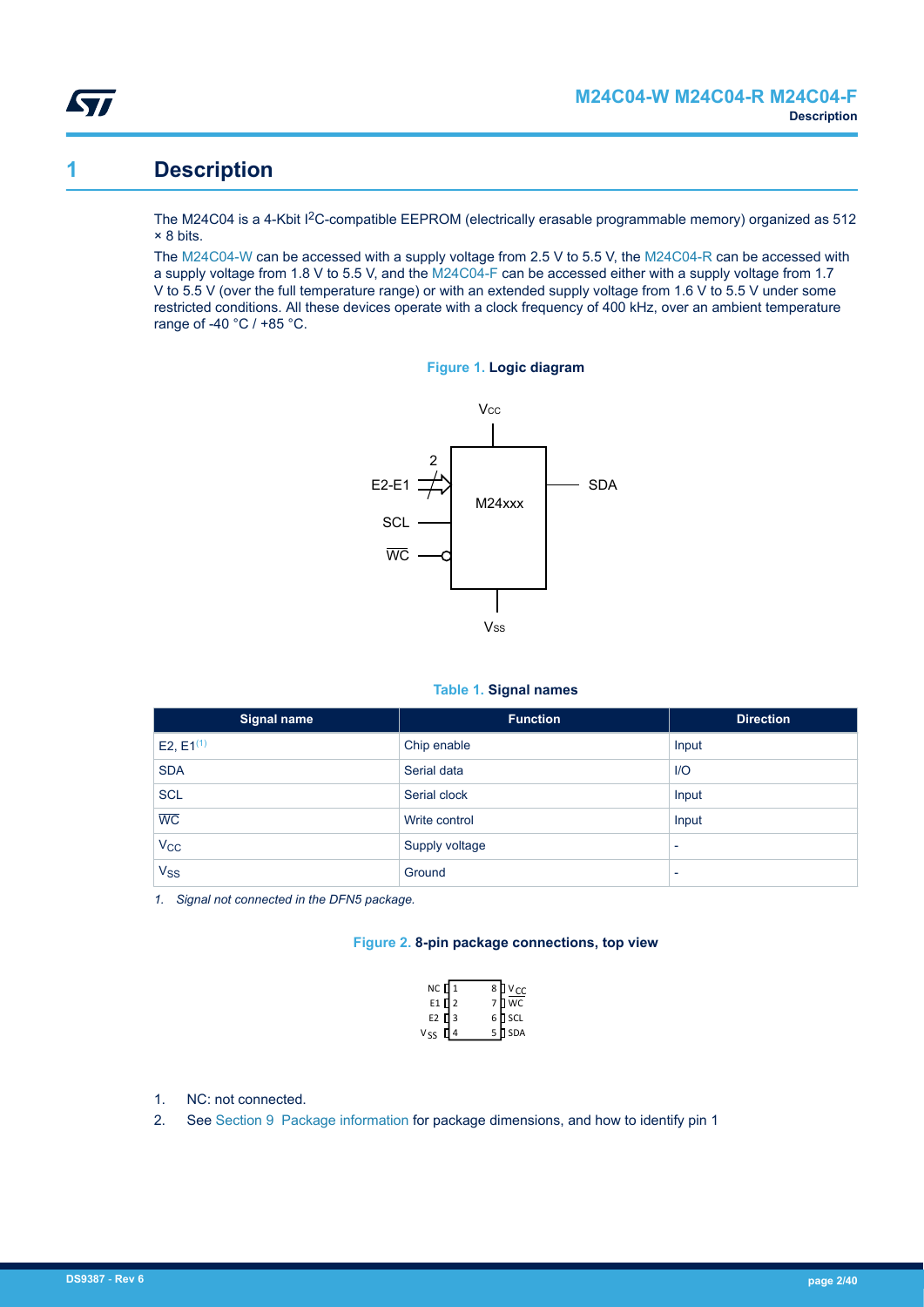#### **Figure 3. UFDFPN5 (DFN5) package connections**

<span id="page-2-0"></span>

1. Inputs E2 and E1 are not connected. Refer to [Section 4.5 Device addressing](#page-8-0) for further explanations.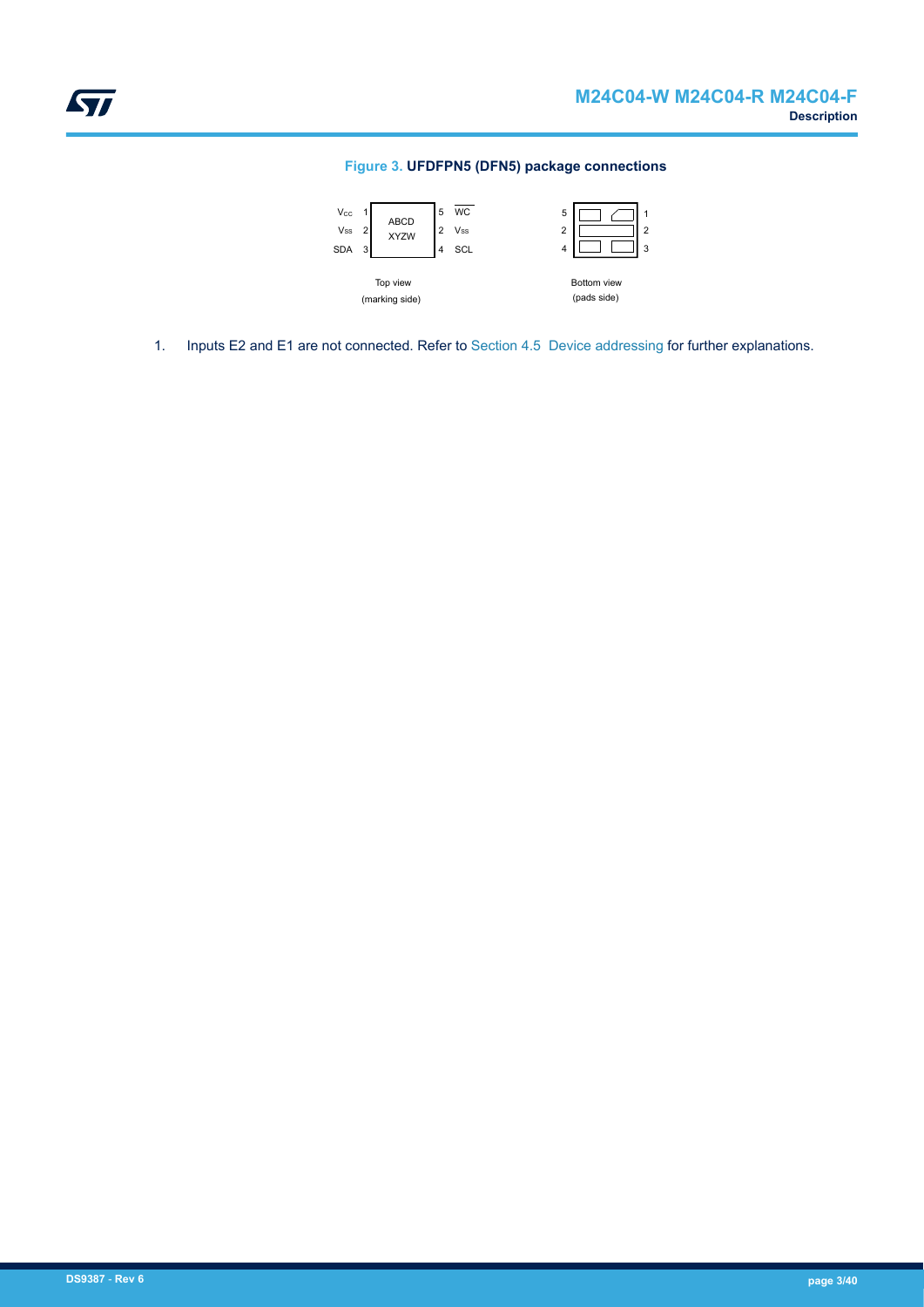## <span id="page-3-0"></span>**2 Signal description**

## **2.1 Serial clock (SCL)**

The signal applied on the SCL input is used to strobe the data available on SDA(in) and to output the data on SDA(out).

### **2.2 Serial data (SDA)**

SDA is an input/output used to transfer data in or data out of the device. SDA(out) is an open drain output that may be wired-AND with other open drain or open collector signals on the bus. A pull-up resistor must be connected from serial data (SDA) to  $V_{CC}$  [\(Figure 11](#page-24-0) indicates how to calculate the value of the pull-up resistor).

### **2.3 Chip enable (E1, E2)**

These input signals are used to set the value that is to be looked for on the two bits (b3, b2) of the 7-bit device select code. These inputs must be tied to  $V_{CC}$  or  $V_{SS}$  to establish the device select code as shown in [Table 6](#page-17-0). When not connected (left floating), these inputs are read as low (0, 0). For the UFDFPN5 package, the (E1,E2) inputs are not connected.

### **2.4 Write control (WC)**

This input signal is useful for protecting the entire contents of the memory from inadvertent write operations. Write operations are disabled to the entire memory array when write control  $(\overline{WC})$  is driven high. Write operations are enabled when write control  $(\overline{WC})$  is either driven low or left floating.

When write control  $(\overline{WC})$  is driven high, device select and address bytes are acknowledged, data bytes are not acknowledged.

### **2.5 VSS (ground)**

 $V_{SS}$  is the reference for all signals, including the  $V_{CC}$  supply voltage.

## **2.6 Supply voltage (V<sub>CC</sub>)**

#### **2.6.1 Operating supply voltage (V<sub>CC</sub>)**

Prior to selecting the memory and issuing instructions to it, a valid and stable  $V_{CC}$  voltage within the specified  $[V<sub>CC</sub>(min), V<sub>CC</sub>(max)]$  range must be applied (see Operating conditions in [Section 8 DC and AC parameters](#page-17-0)). In order to secure a stable DC supply voltage, it is recommended to decouple the  $V_{CC}$  line with a suitable capacitor (usually of the order of 10 nF to 100 nF) close to the  $V_{CC}/V_{SS}$  package pins.

This voltage must remain stable and valid until the end of the transmission of the instruction and, for a write instruction, until the completion of the internal write cycle  $(t<sub>W</sub>)$ .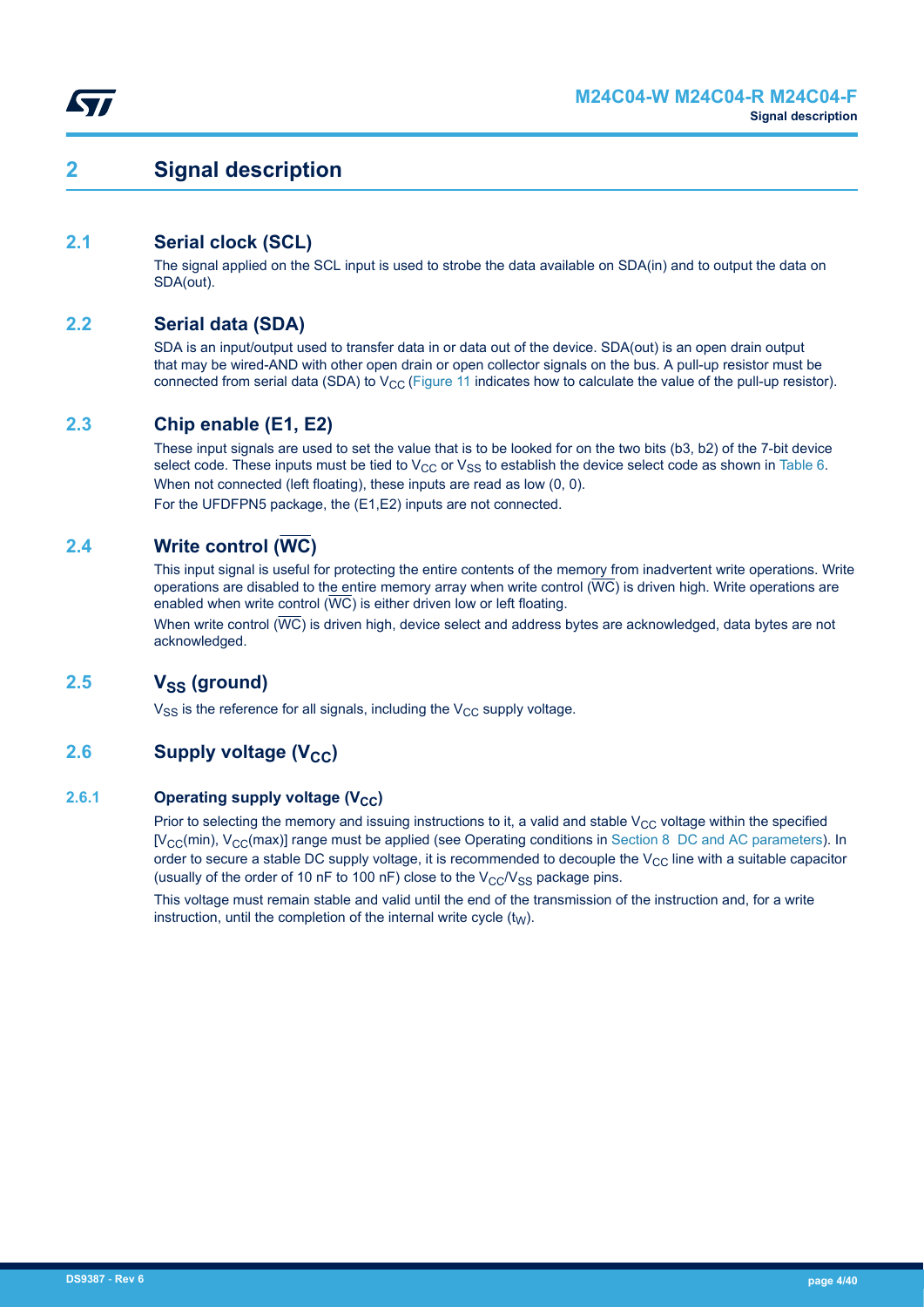<span id="page-4-0"></span>

#### **2.6.2 Power-up conditions**

The V<sub>CC</sub> voltage has to rise continuously from 0 V up to the minimum V<sub>CC</sub> operating voltage (see Operating conditions in [Section 8 DC and AC parameters\)](#page-17-0).

#### **2.6.3 Device reset**

In order to prevent inadvertent write operations during power-up, a power-on-reset (POR) circuit is included. At power-up, the device does not respond to any instruction until  $V_{CC}$  has reached the internal reset threshold voltage. This threshold is lower than the minimum  $V_{CC}$  operating voltage (see Operating conditions in [Section 8 DC and AC parameters\)](#page-17-0). When  $V_{CC}$  passes over the POR threshold, the device is reset and enters the standby power mode; however, the device must not be accessed until  $V_{CC}$  reaches a valid and stable DC voltage within the specified  $[V_{\text{CC}}(min), V_{\text{CC}}(max)]$  range (see Operating conditions in [Section 8 DC and AC](#page-17-0) [parameters\)](#page-17-0).

In a similar way, during power-down (continuous decrease in  $V_{\text{CC}}$ ), the device must not be accessed when  $V_{\text{CC}}$ drops below  $V_{CC}$ (min). When  $V_{CC}$  drops below the power-on-reset threshold voltage, the device stops responding to any instruction sent to it.

#### **2.6.4 Power-down conditions**

During power-down (continuous decrease in  $V_{CC}$ ), the device must be in the standby power mode (mode reached after decoding a stop condition, assuming that there is no internal write cycle in progress).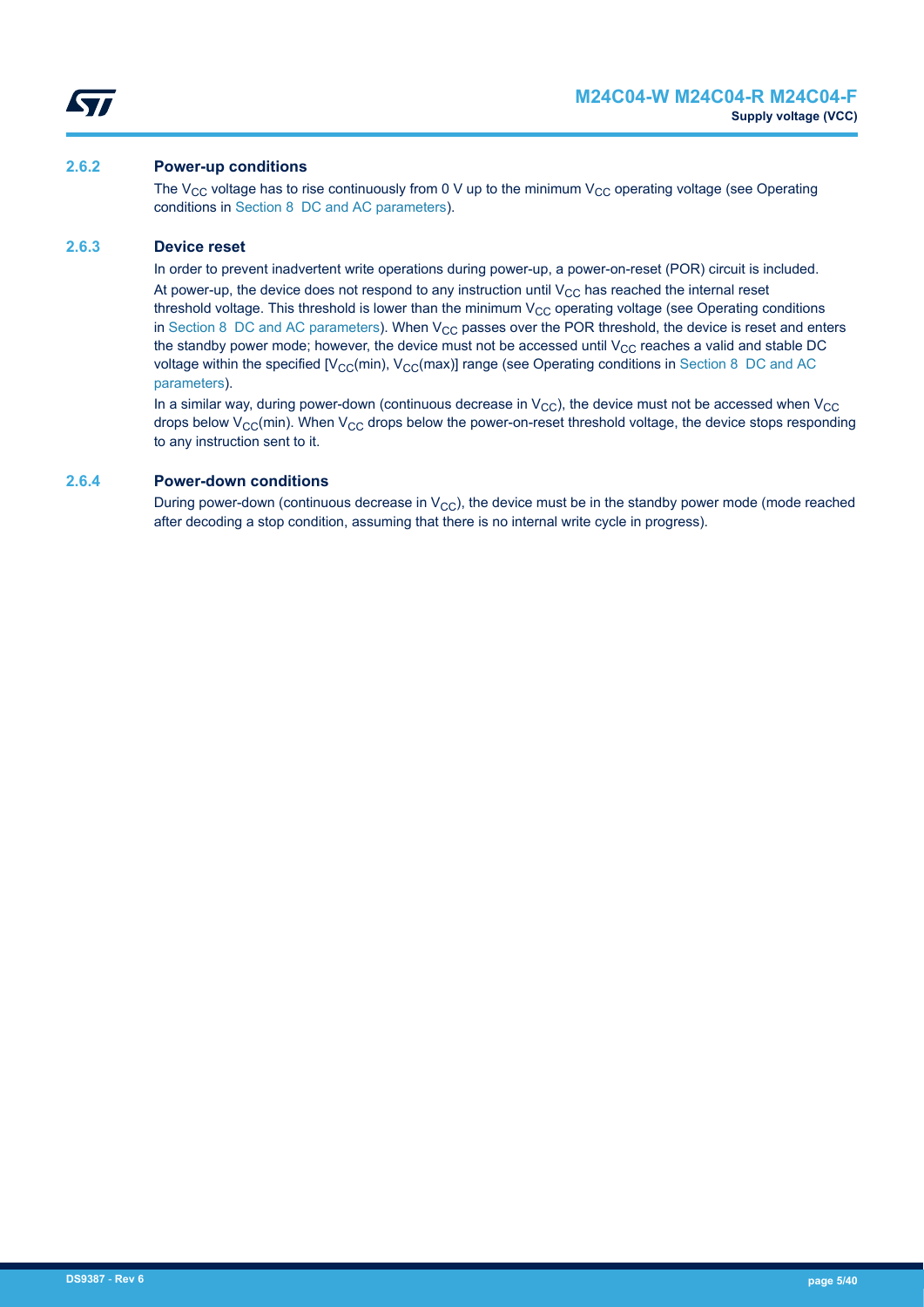<span id="page-5-0"></span>

# **3 Block diagram**

The block diagram of the device is described below.

#### **Figure 4. Block diagram**

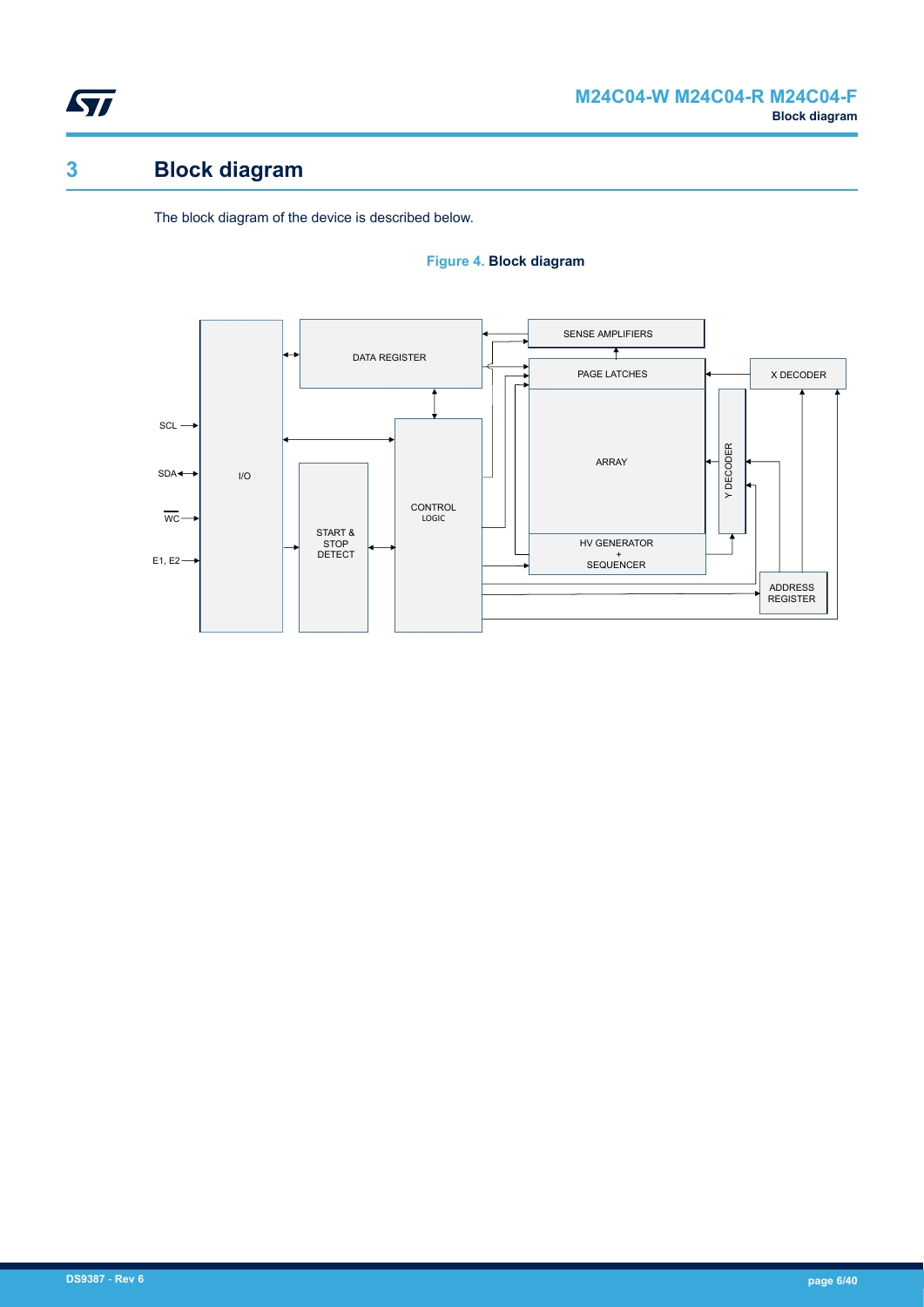<span id="page-6-0"></span>

## **4 Device operation**

The device supports the I<sup>2</sup>C protocol. This is summarized in Figure 5. Any device that sends data on to the bus is defined to be a transmitter, and any device that reads the data to be a receiver. The device that controls the data transfer is known as the bus master, and the other as the slave device. A data transfer can only be initiated by the bus master, which also provides the serial clock for synchronization. The device is always a slave in all communications.



**Figure 5. I <sup>2</sup>C bus protocol**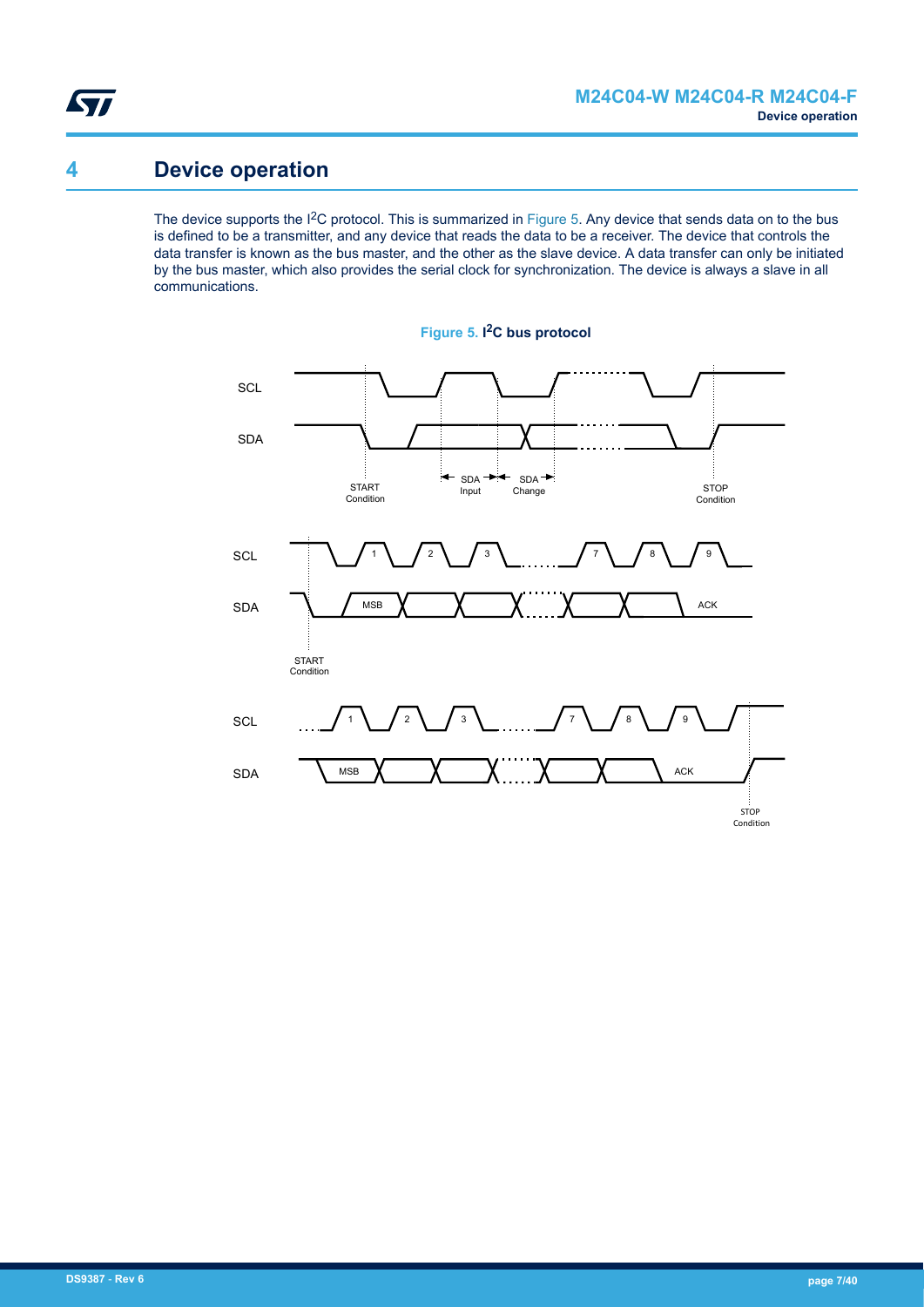

#### <span id="page-7-0"></span>**4.1 Start condition**

Start is identified by a falling edge of serial data (SDA) while serial clock (SCL) is stable in the high state. A start condition must precede any data transfer instruction. The device continuously monitors (except during a write cycle) serial data (SDA) and serial clock (SCL) for a start condition.

### **4.2 Stop condition**

Stop is identified by a rising edge of serial data (SDA) while serial clock (SCL) is stable in the high state. A stop condition terminates communication between the device and the bus master. A read instruction that is followed by NoAck can be followed by a stop condition to force the device into the standby mode.

A stop condition at the end of a write instruction triggers the internal write cycle.

#### **4.3 Data input**

During data input, the device samples serial data (SDA) on the rising edge of serial clock (SCL). For correct device operation, serial data (SDA) must be stable during the rising edge of serial clock (SCL), and the serial data (SDA) signal must change only when serial clock (SCL) is driven low.

### **4.4 Acknowledge bit (ACK)**

The acknowledge bit is used to indicate a successful byte transfer. The bus transmitter, whether it be bus master or slave device, releases serial data (SDA) after sending eight bits of data. During the 9<sup>th</sup> clock pulse period, the receiver pulls serial data (SDA) low to acknowledge the receipt of the eight data bits.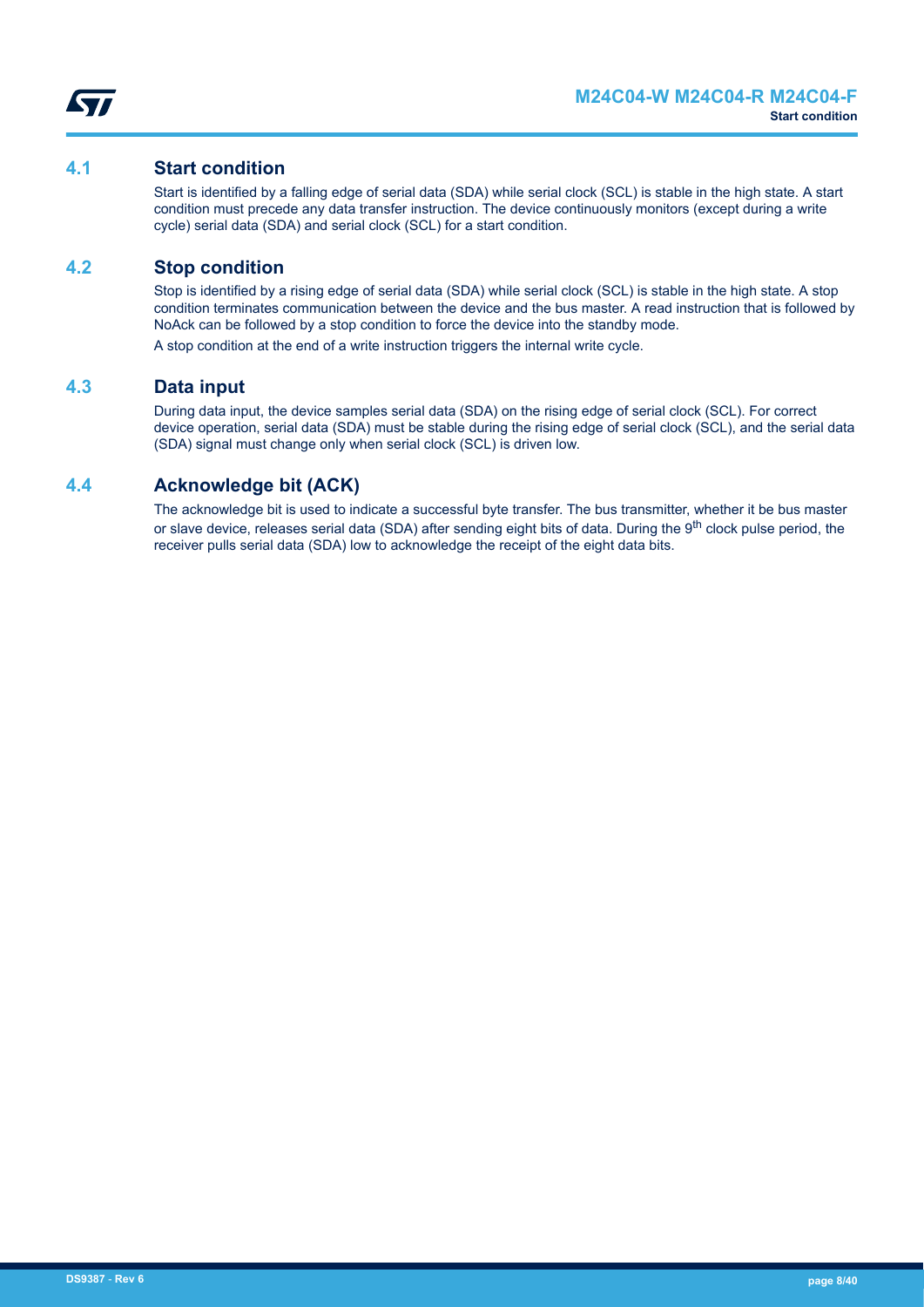## **4.5 Device addressing**

<span id="page-8-0"></span>ST

To start communication between the bus master and the slave device, the bus master must initiate a Start condition. Following this, the bus master sends the device select code, shown in Table 2 (most significant bit first).

*Note: When using the DFN5 package:*

- *The E1 and E2 pins are not accessible.*
- *To properly communicate with the device, the E1 and E2 bits must always be set to logic 0 for any operation. See Table 2.*
- *No other I2C device using address 1010 xxxx (x = don't care) can be connected to the same bus.*

| Package               | Device type identifier <sup>(1)</sup> |                |                |    | <b>Chip Enable address</b> |                |                | $R\overline{W}$ |
|-----------------------|---------------------------------------|----------------|----------------|----|----------------------------|----------------|----------------|-----------------|
|                       | b7                                    | b <sub>6</sub> | b <sub>5</sub> | b4 | b3                         | b2             | b <sub>1</sub> | b <sub>0</sub>  |
| TSSOP8, SO8N, UFDFPN8 |                                       |                |                |    | E2                         | E <sub>1</sub> | A8             | $R\overline{W}$ |
| DFN <sub>5</sub>      |                                       |                |                |    |                            |                | A8             | $R\overline{W}$ |

**Table 2. Device select code**

*1. The MSB, b7, is sent first.*

The  $8<sup>th</sup>$  bit is the Read/Write bit (RW). This bit is set to 1 for read and 0 for write operations.

If a match occurs on the device select code, the corresponding device gives an acknowledgement on serial data (SDA) during the 9<sup>th</sup> bit time. If the device does not match the device select code, it deselects itself from the bus, and goes into standby mode.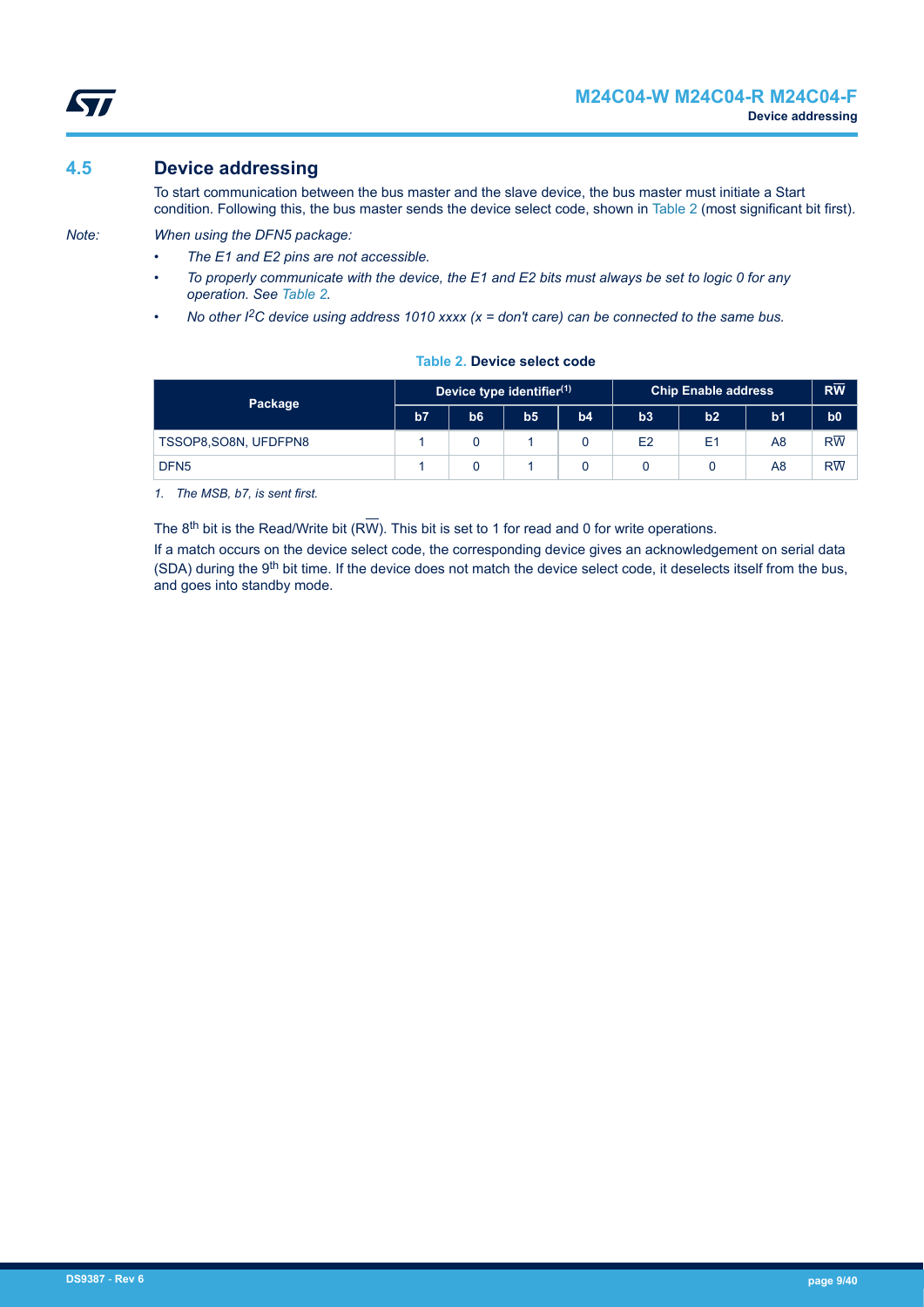## <span id="page-9-0"></span>**5 Instructions**

## **5.1 Write operations**

Following a start condition the bus master sends a device select code with the R/W bit (RW) reset to 0. The device acknowledges this, as shown in [Figure 6](#page-10-0), and waits for the address byte. The device responds to each address byte with an acknowledge bit, and then waits for the data byte.

#### **Table 3. Address byte**

When the bus master generates a stop condition immediately after a data byte Ack bit (in the "10<sup>th</sup> bit" time slot), either at the end of a byte write or a page write, the internal write cycle  $t<sub>W</sub>$  is triggered. A stop condition at any other time slot does not trigger the internal write cycle.

After the stop condition and the successful completion of an internal write cycle  $(t_W)$ , the device internal address counter is automatically incremented to point to the next byte after the last modified byte.

During the internal write cycle, serial data (SDA) is disabled internally, and the device does not respond to any requests.

If the write control input  $(\overline{WC})$  is driven high, the write instruction is not executed and the accompanying data bytes are *not* acknowledged, as shown in [Figure 7](#page-11-0).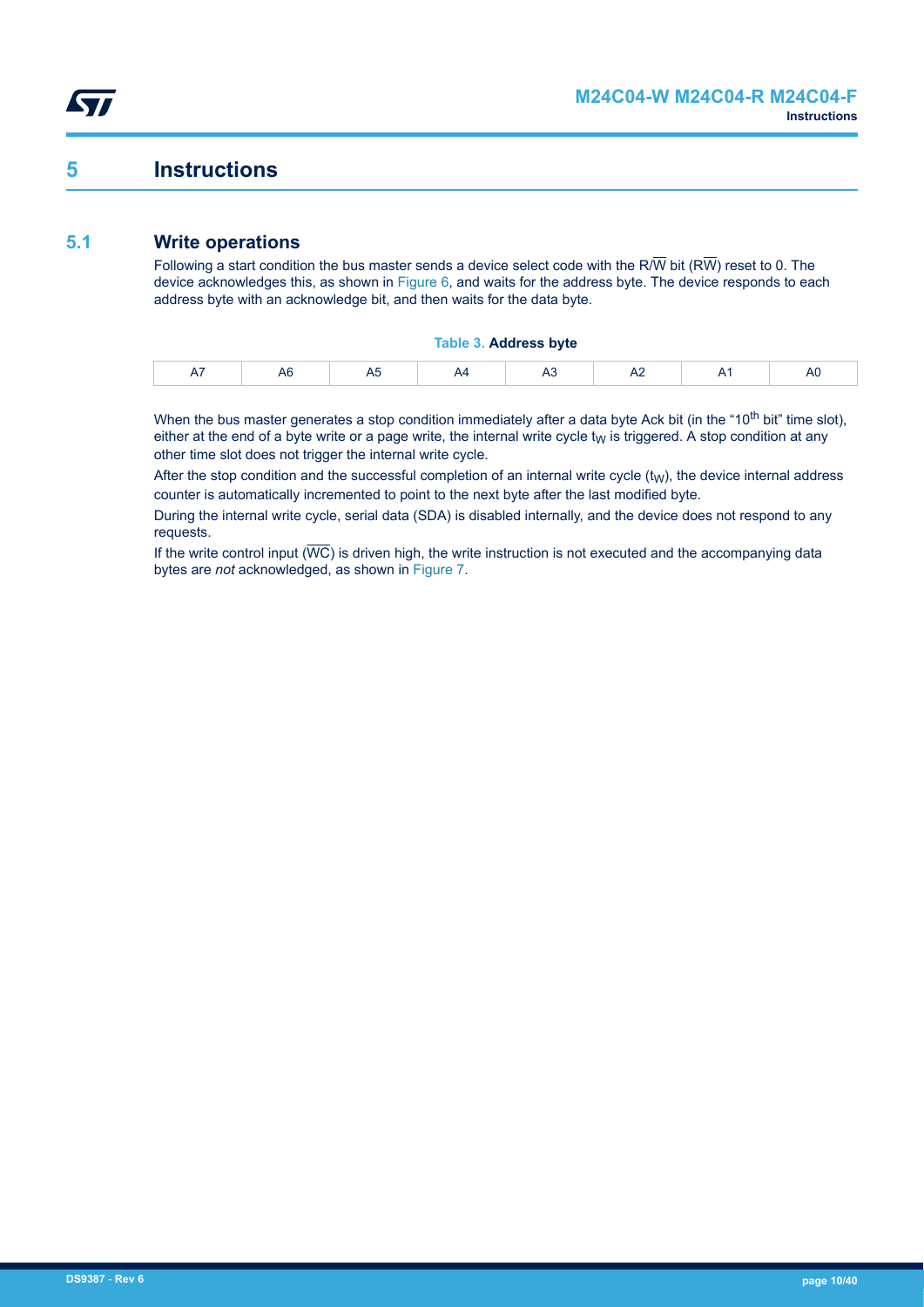#### <span id="page-10-0"></span>**5.1.1 Byte write**

After the device select code and the address byte, the bus master sends one data byte. If the addressed location is write-protected, by write control  $(\overline{WC})$  being driven high, the device replies with NoAck, and the location is not modified. If, instead, the addressed location is not write-protected, the device replies with Ack. The bus master terminates the transfer by generating a stop condition, as shown in Figure 6.



### **Figure 6. Write mode sequences with WC = 0 (data write enabled)**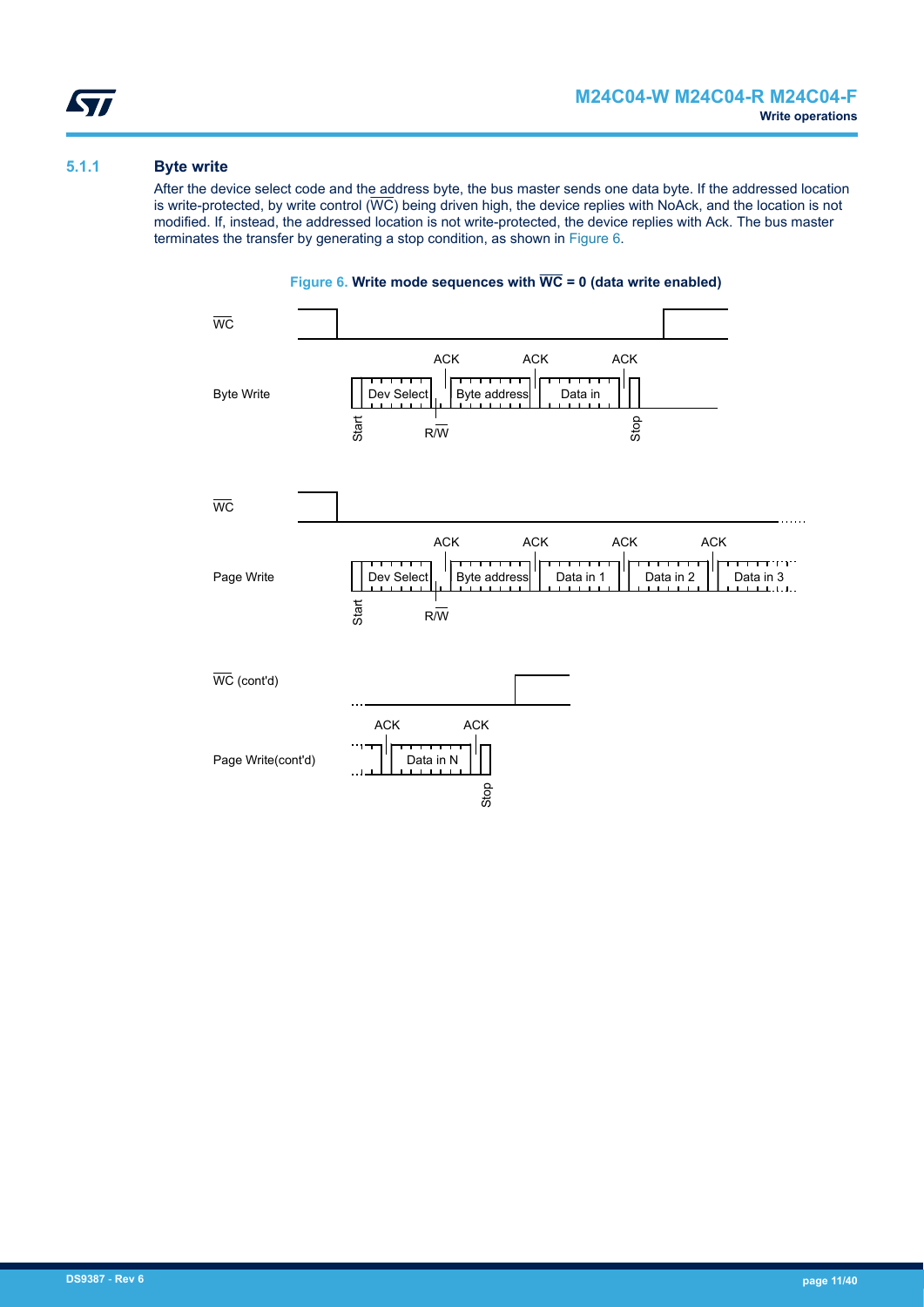#### <span id="page-11-0"></span>**5.1.2 Page write**

The page write mode allows up to 16 byte to be written in a single write cycle, provided that they are all located in the same page in the memory: that is, the most significant memory address bits, A8/A4, are the same. If more bytes are sent than fit up to the end of the page, a "roll-over" occurs, i.e. the bytes exceeding the page end are written on the same page, from location 0.

The bus master sends from 1 to 16 byte of data, each of which is acknowledged by the device if write control  $(\overline{WC})$  is low. If write control  $(\overline{WC})$  is high, the contents of the addressed memory location are not modified, and each data byte is followed by a NoAck, as shown in Figure 7. After each transferred byte, the internal page address counter is incremented.

The transfer is terminated by the bus master generating a stop condition.



#### **Figure 7. Write mode sequences with WC = 1 (data write inhibited)**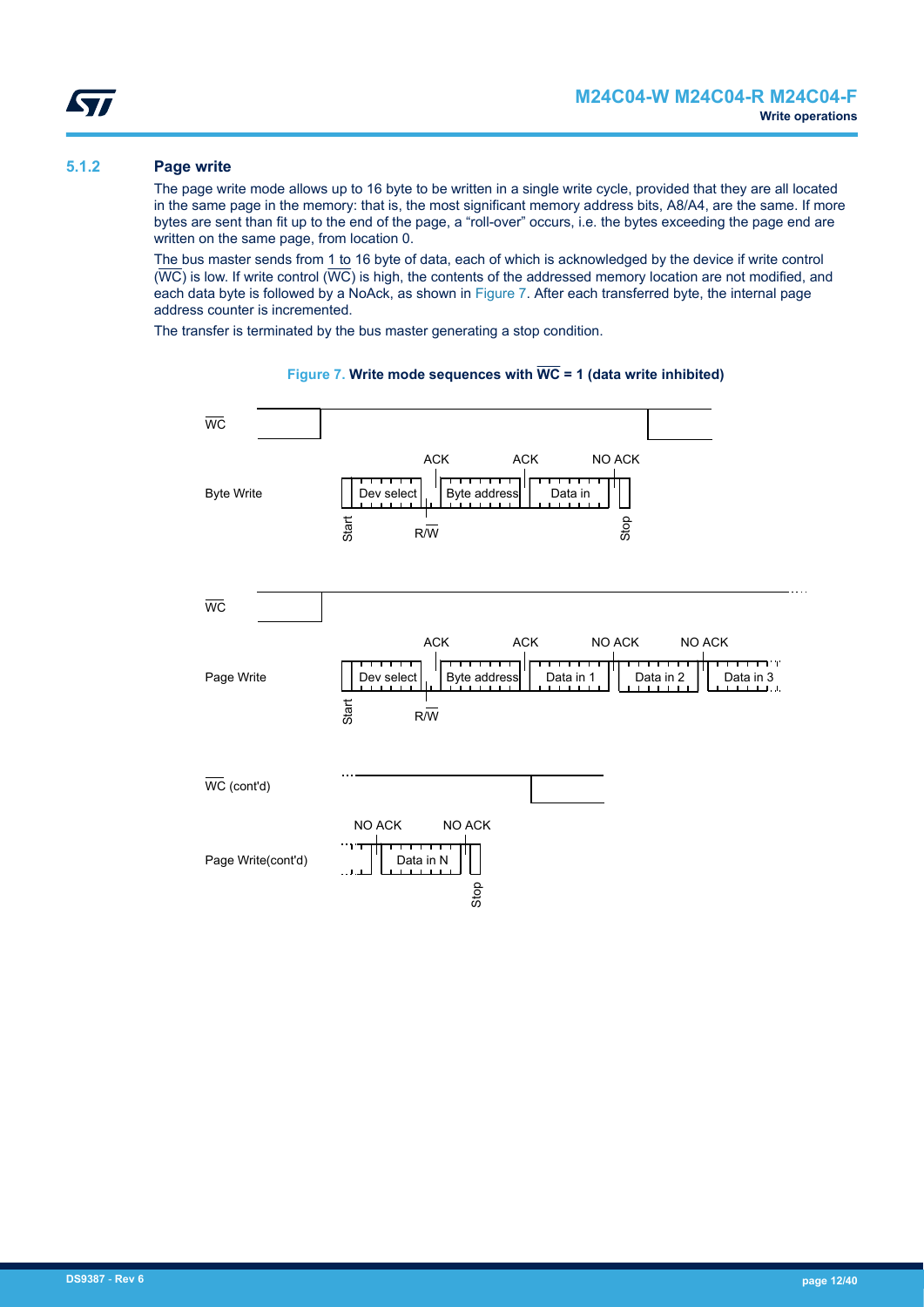<span id="page-12-0"></span>

#### **5.1.3 Minimizing write delays by polling on ACK**

The maximum write time  $(t_w)$  is shown in AC characteristics tables in [Section 8 DC and AC parameters](#page-17-0), but the typical time is shorter. To make use of this, a polling sequence can be used by the bus master.

The sequence, as shown in Figure 8, is:

- Initial condition: a write cycle is in progress.
- Step 1: the bus master issues a Start condition followed by a device select code (the first byte of the new instruction).
- Step 2: if the device is busy with the internal write cycle, no Ack is returned and the bus master goes back to step 1. If the device has terminated the internal write cycle, it responds with an Ack, indicating that the device is ready to receive the second part of the instruction (the first byte of this instruction having been sent during Step 1).



#### **Figure 8. Write cycle polling flowchart using ACK**

1. The seven most significant bits of the device select code of a random read (bottom right box in the Figure 8) must be identical to the seven most significant bits of the device select code of the write (polling instruction in the Figure 8).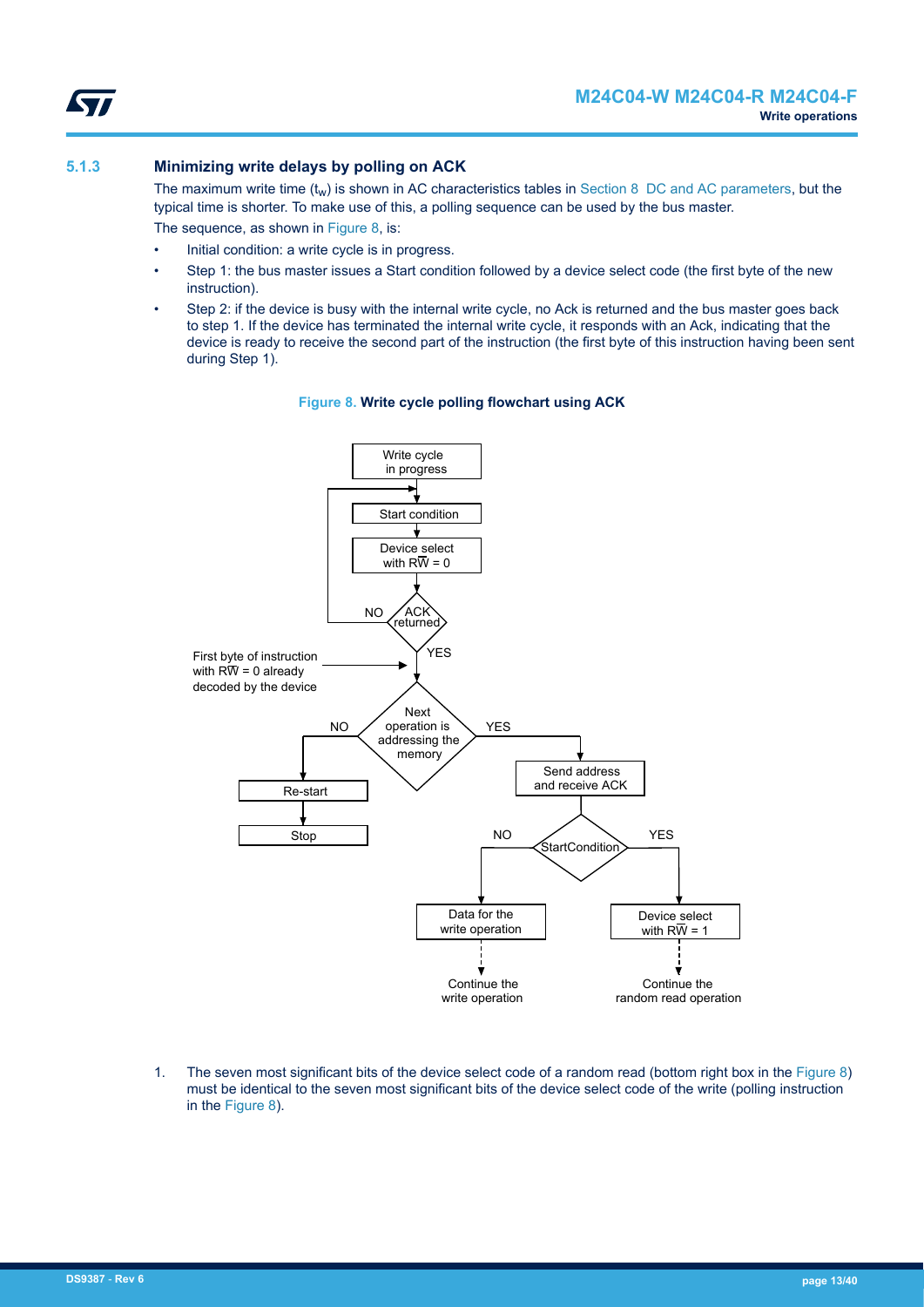

<span id="page-13-0"></span>57

Read operations are performed independently of the state of the write control ( $\overline{\text{WC}}$ ) signal.

After the successful completion of a read operation, the device internal address counter is incremented by one, to point to the next byte address.

For the read instructions, after each byte read (data out), the device waits for an acknowledgement (data in) during the 9<sup>th</sup> bit time. If the bus master does not acknowledge during this 9<sup>th</sup> time, the device terminates the data transfer and switches to its standby mode after a stop condition.





*Note: The seven most significant bits of the first device select code of a random read must be identical to the seven most significant bits of the device select code of the write.*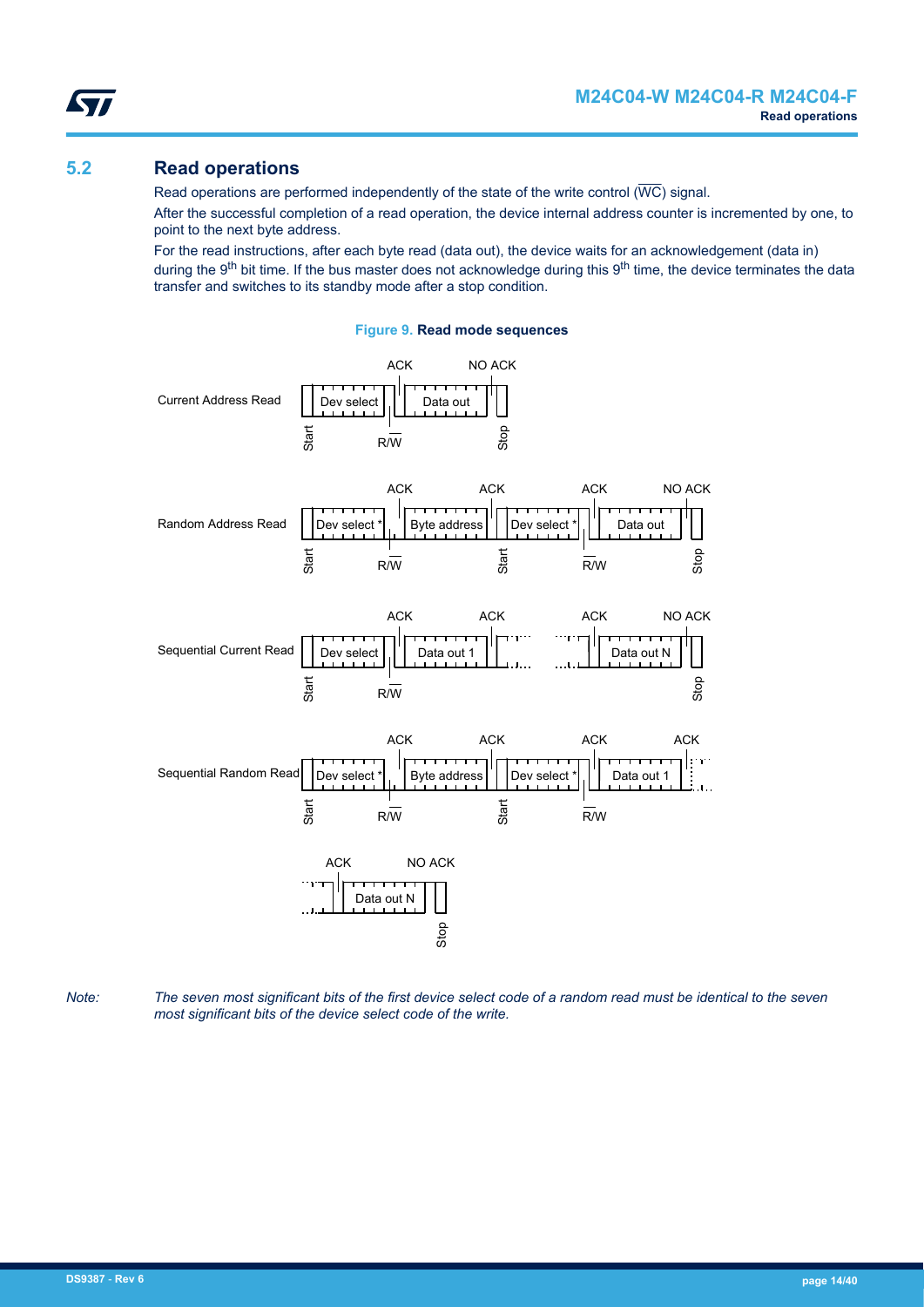<span id="page-14-0"></span>

#### **5.2.1 Random address read**

A dummy write is first performed to load the address into this address counter (as shown in [Figure 9](#page-13-0)) but without sending a stop condition. Then, the bus master sends another start condition, and repeats the device select code, with the R $\overline{W}$  bit set to 1. The device acknowledges this, and outputs the contents of the addressed byte. The bus master must not acknowledge the byte, and terminates the transfer with a stop condition.

#### **5.2.2 Current address read**

For the current address read operation, following a start condition, the bus master only sends a device select code with the R/W bit set to 1. The device acknowledges this, and outputs the byte addressed by the internal address counter. The counter is then incremented. The bus master terminates the transfer with a stop condition, as shown in [Figure 9](#page-13-0), without acknowledging the byte.

#### **5.2.3 Sequential read**

This operation can be used after a current address read or a random address read. The bus master does acknowledge the data byte output, and sends additional clock pulses so that the device continues to output the next byte in sequence. To terminate the stream of bytes, the bus master must not acknowledge the last byte, and must generate a Stop condition, as shown in [Figure 9.](#page-13-0)

The output data comes from consecutive addresses, with the internal address counter automatically incremented after each byte output. After the last memory address, the address counter "rolls-over", and the device continues to output data from memory address 00h.

*Note: For device delivered in DFN5 package, after the last memory address (1FFh), the address counter doesn't roll-over to the memory address 00h. The next addresses and data bytes outputted are therefore undefined and not guarantee.*

> The address counter contains meaningful address value only after a random address read (with address value between 0 and 1FE) has been performed.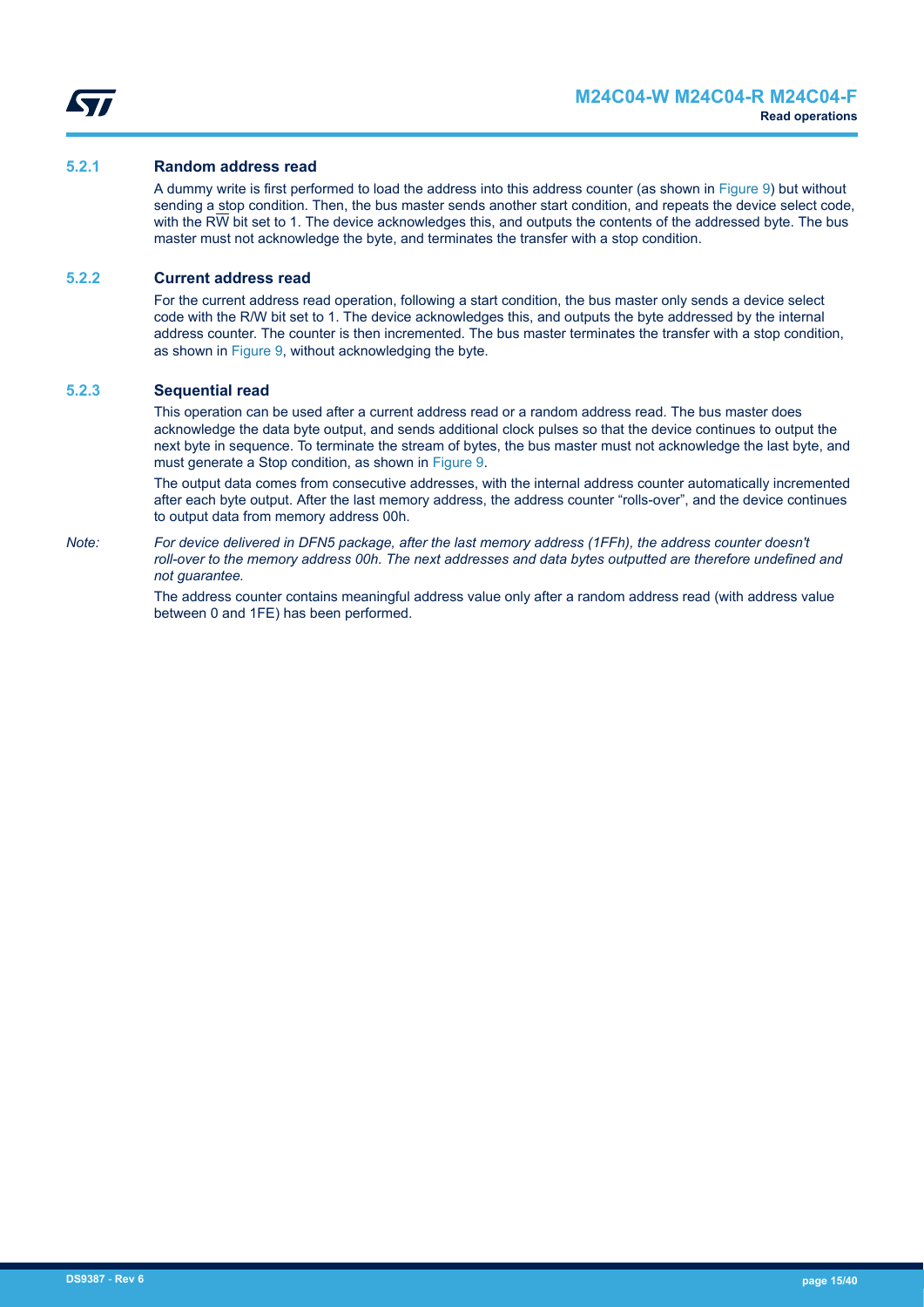<span id="page-15-0"></span>

# **6 Initial delivery state**

The device is delivered with all the memory array bits set to 1 (each byte contains FFh).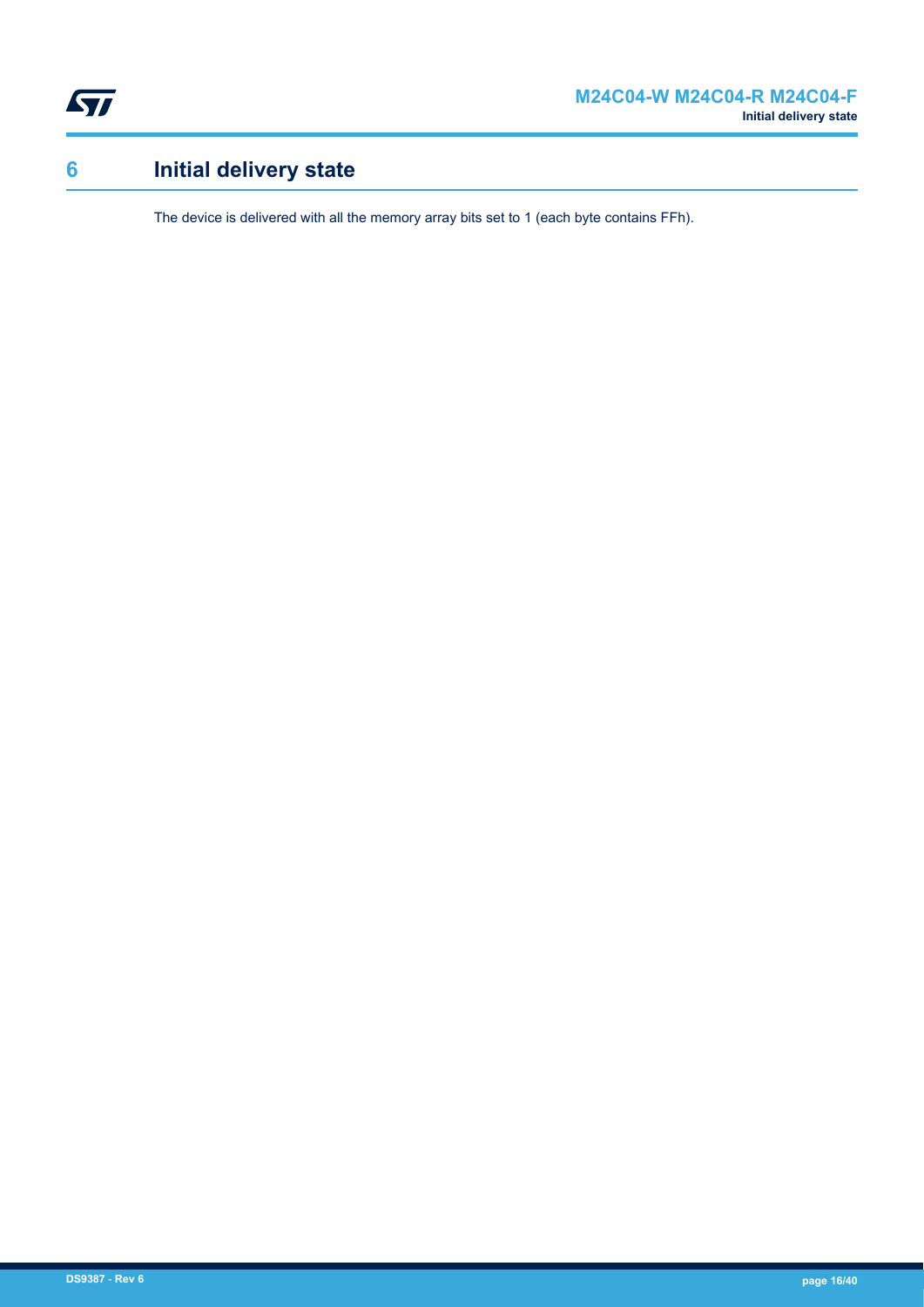<span id="page-16-0"></span>

## **7 Maximum rating**

Stressing the device outside the ratings listed in Table 4 may cause permanent damage to the device. These are stress ratings only, and operation of the device at these, or any other conditions outside those indicated in the operating sections of this specification, is not implied. Exposure to absolute maximum rating conditions for extended periods may affect device reliability.

| <b>Symbol</b>            | <b>Parameter</b>                             | Min.                     | Max. | <b>Unit</b>    |
|--------------------------|----------------------------------------------|--------------------------|------|----------------|
| $\overline{\phantom{0}}$ | Ambient operating temperature                | $-40$                    | 130  | $^{\circ}$ C   |
| T <sub>STG</sub>         | Storage temperature                          | $-65$                    | 150  | $^{\circ}C$    |
| <b>TLEAD</b>             | Lead temperature during soldering            | see note $(1)$           |      | $^{\circ}C$    |
| $I_{OL}$                 | DC output current $(SDA = 0)$                |                          | 5    | m <sub>A</sub> |
| $V_{IO}$                 | Input or output range                        | $-0.50$                  | 6.5  | $\vee$         |
| $V_{\rm CC}$             | Supply voltage                               | $-0.50$                  | 6.5  | $\vee$         |
| V <sub>ESD</sub>         | Electrostatic pulse (human body model) $(2)$ | $\overline{\phantom{0}}$ | 3000 | V              |

#### **Table 4. Absolute maximum ratings**

*1. Compliant with JEDEC Std J-STD-020 (for small body, Sn-Pb or Pb-free assembly), the ST ECOPACK 7191395 specification, and the European directive on Restrictions of Hazardous Substances (RoHS directive 2011/65/EU of July 2011).*

*2. Positive and negative pulses applied on different combinations of pin connections, according to ANSI/ESDA/JEDEC JS-001 (C1=100 pF, R1=1500 Ω).*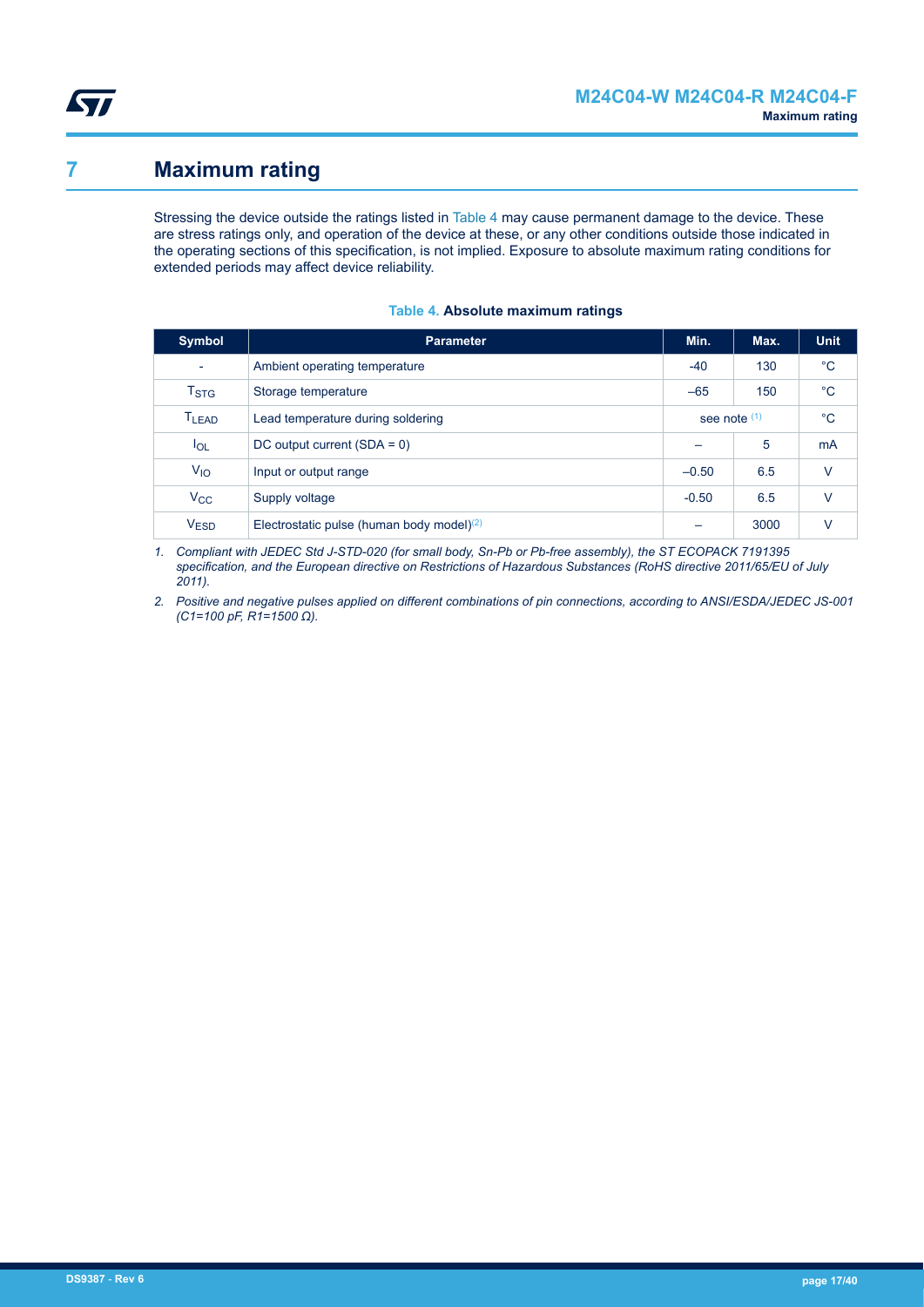<span id="page-17-0"></span>

## **8 DC and AC parameters**

This section summarizes the operating and measurement conditions, and the DC and AC characteristics of the device.

| <b>Symbol</b>             | <b>Parameter</b>              | Min.                     | Max. | <b>Unit</b> |
|---------------------------|-------------------------------|--------------------------|------|-------------|
| $V_{\rm CC}$              | Supply voltage                | 2.5                      | 5.5  |             |
| $\mathsf{I}_{\mathsf{A}}$ | Ambient operating temperature | $-40$                    | 85   | $^{\circ}C$ |
| TС                        | Operating clock frequency     | $\overline{\phantom{0}}$ | 400  | kHz         |

#### **Table 5. Operating conditions (voltage range W)**

#### **Table 6. Operating conditions (voltage range R)**

| <b>Symbol</b>  | <b>Parameter</b>              | Min.                     | Max. | <b>Unit</b> |
|----------------|-------------------------------|--------------------------|------|-------------|
| $V_{\rm CC}$   | Supply voltage                | 1.8                      | 5.5  |             |
| I д            | Ambient operating temperature | $-40$                    | 85   | $^{\circ}C$ |
| t <sub>C</sub> | Operating clock frequency     | $\overline{\phantom{0}}$ | 400  | kHz         |

#### **Table 7. Operating conditions (voltage range F)**

| <b>Symbol</b>  | <b>Parameter</b>                     |                          | Min.                     |       | Max. | <b>Unit</b> |
|----------------|--------------------------------------|--------------------------|--------------------------|-------|------|-------------|
| $V_{\rm CC}$   | Supply voltage                       | 1.60                     | 1.65                     | 1.70  | 5.5  |             |
| $T_A$          | Ambient operating temperature: READ  | $-40$                    | $-40$                    | $-40$ | 85   | $^{\circ}C$ |
|                | Ambient operating temperature: WRITE |                          | $-20$                    | $-40$ | 85   |             |
| t <sub>C</sub> | Operating clock frequency            | $\overline{\phantom{0}}$ | $\overline{\phantom{a}}$ | ۰     | 400  | kHz         |

#### **Table 8. AC measurement conditions**

| <b>Symbol</b> | <b>Parameter</b>                              | Min.                                       | Max.                                       | <b>Unit</b> |
|---------------|-----------------------------------------------|--------------------------------------------|--------------------------------------------|-------------|
| $C_{bus}$     | Load capacitance                              | 0                                          | 100                                        | pF          |
| ٠             | SCL input rise/fall time, SDA input fall time | ٠                                          | 50                                         | ns          |
| ۰             | Input levels                                  | 0.2 V <sub>CC</sub> to 0.8 V <sub>CC</sub> |                                            | V           |
| ۰             | Input and output timing reference levels      |                                            | 0.3 V <sub>CC</sub> to 0.7 V <sub>CC</sub> |             |

#### **Figure 10. AC measurement I/O waveform**

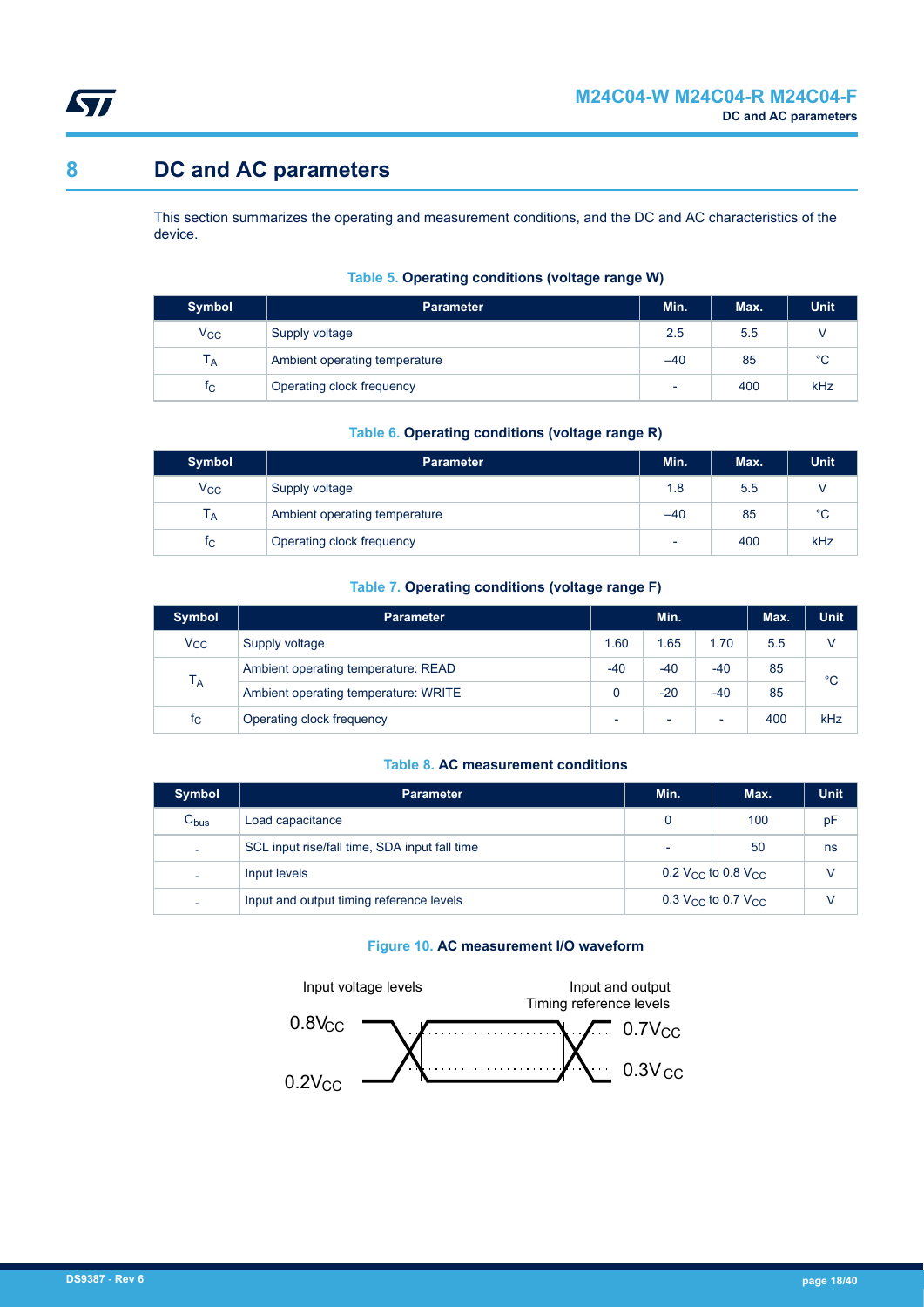#### **Table 9. Input parameters**

<span id="page-18-0"></span>

| <b>Symbol</b>   | Parameter <sup>(1)</sup>       | <b>Test condition</b>                 | Min. | Max.                     | <b>Unit</b> |
|-----------------|--------------------------------|---------------------------------------|------|--------------------------|-------------|
| $C_{\text{IN}}$ | Input capacitance (SDA)        |                                       |      | 8                        | pF          |
| $C_{IN}$        | Input capacitance (other pins) |                                       |      | 6                        | pF          |
| $Z_L$           |                                | $V_{\text{IN}}$ < 0.3 $V_{\text{CC}}$ | 15   | 70                       | $k\Omega$   |
| $Z_{H}$         | Input impedance $(WC)$         | $V_{IN}$ > 0.7 $V_{CC}$               | 500  | $\overline{\phantom{0}}$ | $k\Omega$   |

*1. Evaluated by characterization – Not tested in production.*

#### **Table 10. Cycling performance**

| Symbol        | <b>Parameter</b>                     | <b>Test condition</b>                                  | Max.      | Unit        |  |
|---------------|--------------------------------------|--------------------------------------------------------|-----------|-------------|--|
| <b>Ncycle</b> |                                      | $T_A \leq 25$ °C, $V_{CC}(min) < V_{CC} < V_{CC}(max)$ | 4,000,000 |             |  |
|               | Write cycle endurance <sup>(1)</sup> | $T_A$ = 85 °C, $V_{CC}(min) < V_{CC} < V_{CC}(max)$    | 1.200.000 | Write cycle |  |

*1. A write cycle is executed when either a page write or a byte write instruction is decoded.*

#### **Table 11. Memory cell data retention**

| Parameter ˈ                        | Test condition     | Min. | <b>Unit</b> |
|------------------------------------|--------------------|------|-------------|
| <b>Data retention</b> <sup>C</sup> | $_{\rm A}$ = 55 °C | 200  | Year        |

*1. The data retention behaviour is checked in production, while the 200-year limit is defined from characterization and qualification results.*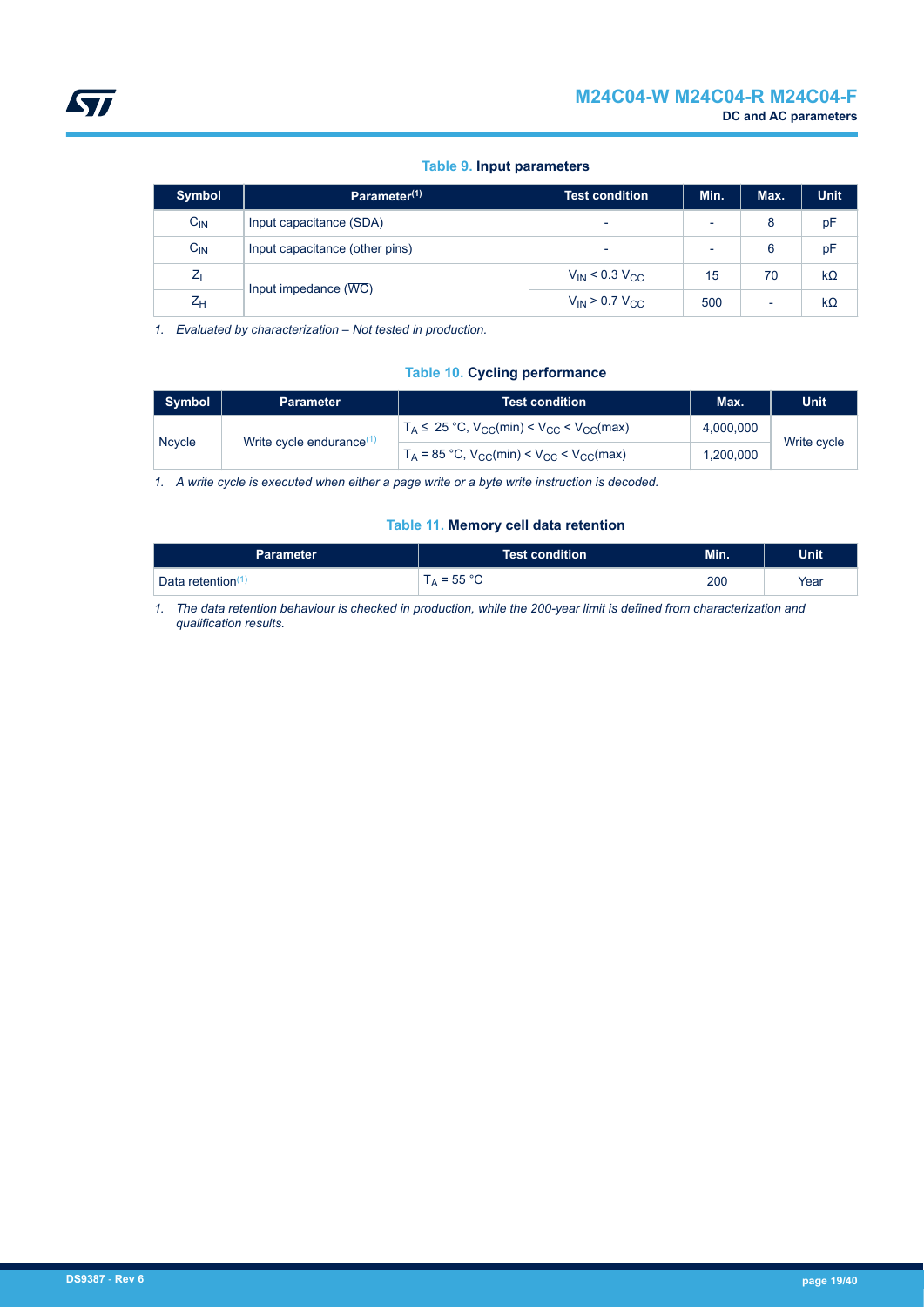<span id="page-19-0"></span>

| Symbol                | <b>Parameter</b>                                  | Test conditions (in addition to those in Table 5 and Table 8)                             | Min.                     | Max.                  | Unit           |
|-----------------------|---------------------------------------------------|-------------------------------------------------------------------------------------------|--------------------------|-----------------------|----------------|
| Īц                    | Input leakage current<br>(E2, E1, SCL, SDA)       | $V_{IN}$ = $V_{SS}$ or $V_{CC}$ , device in standby mode                                  |                          | ± 2                   | μA             |
| $I_{LO}$              | Output leakage current                            | SDA in Hi-Z, external voltage applied on SDA: $V_{SS}$ or $V_{CC}$                        | $\overline{\phantom{a}}$ | ± 2                   | μA             |
| $I_{\rm CC}$          | Supply current (Read)                             | $f_C$ = 400 kHz, 2.5 V ≤ V <sub>CC</sub> ≤ 5.5 V                                          | ۰                        | 1                     | m <sub>A</sub> |
| $I_{CC0}^{(1)}$       | Supply current (Write)                            | During $t_W$ ,<br>2.5 V ≤ V <sub>CC</sub> ≤ 5.5 V                                         | ٠                        | 0.5                   | <b>mA</b>      |
|                       |                                                   | Device not selected $(2)$ ,<br>$V_{IN}$ = $V_{SS}$ or $V_{CC}$ , $V_{CC}$ = 2.5 V         |                          | 2                     | μA             |
| $I_{\rm CC1}$         | Standby supply current                            | Device not selected $(2)$ ,<br>$V_{IN}$ = $V_{SS}$ or $V_{CC}$ , $V_{CC}$ = 5.5 V         |                          | 3                     | μA             |
| $V_{IL}$              | Input low voltage<br>$(SCL, SDA, \overline{WC})$  |                                                                                           | $-0.45$                  | $0.3$ V <sub>CC</sub> | $\vee$         |
| V <sub>IH</sub>       | Input high voltage<br>$(SCL, SDA, \overline{WC})$ |                                                                                           | $0.7 V_{CC}$             | $V_{CC}+1$            | $\vee$         |
| <b>V<sub>OL</sub></b> | Output low voltage                                | $I_{OL}$ = 2.1 mA, $V_{CC}$ = 2.5 V or<br>$I_{\text{OI}}$ = 3 mA, $V_{\text{CC}}$ = 5.5 V | $\overline{\phantom{a}}$ | 0.4                   | $\vee$         |

**Table 12. DC characteristics (M24C04-W)**

*1. Evaluated by characterization - Not tested in production.*

*2. The device is not selected after power-up, after a read instruction (after the stop condition), or after the completion of the internal write cycle tW (tW is triggered by the correct decoding of a write instruction).*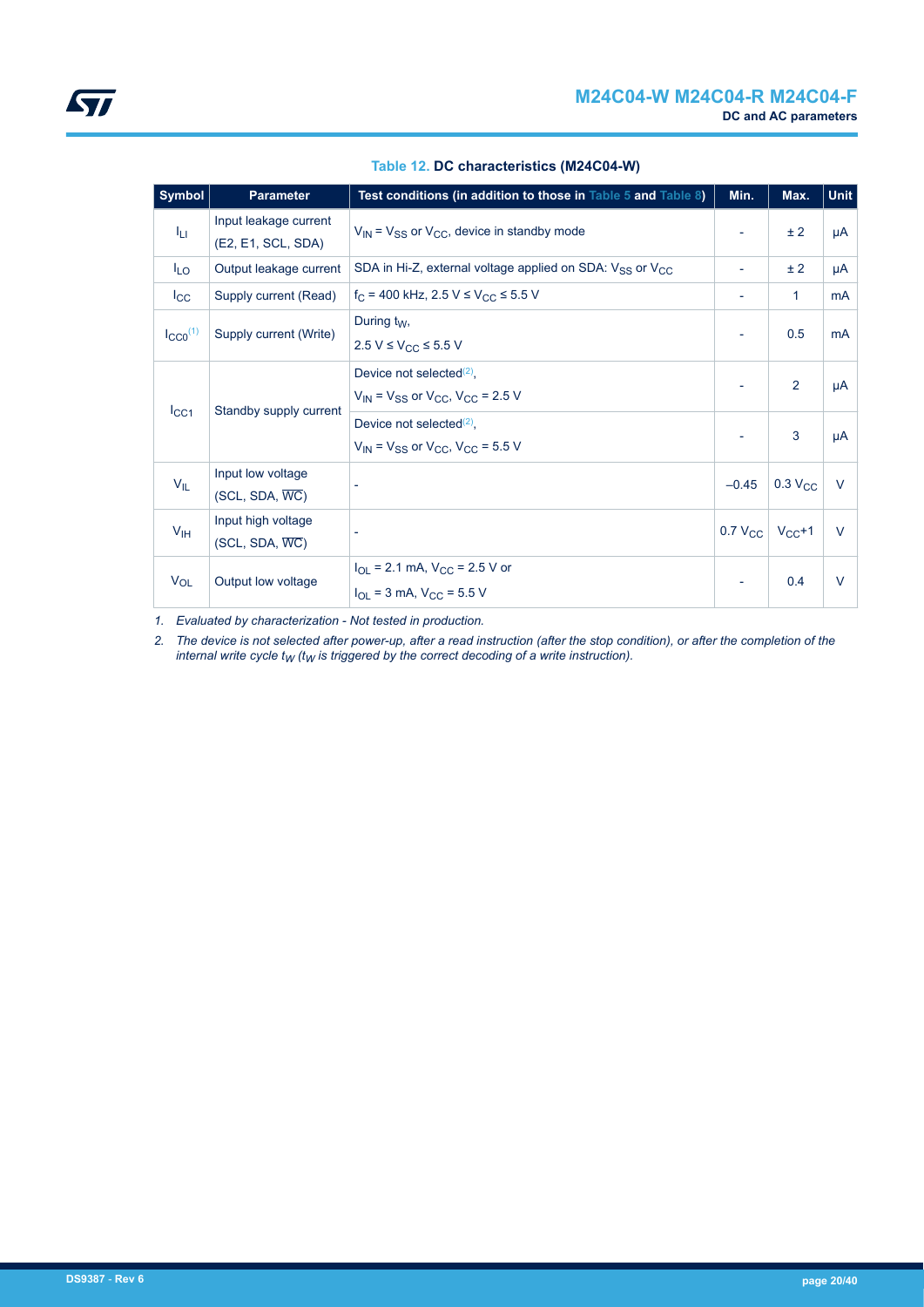<span id="page-20-0"></span>

| <b>Symbol</b>   | <b>Parameter</b>                | Test conditions <sup>(1)</sup> (in addition to those in Table 6 and<br>Table 8) | Min.                     | Max.                                           | <b>Unit</b> |
|-----------------|---------------------------------|---------------------------------------------------------------------------------|--------------------------|------------------------------------------------|-------------|
| Īц              | Input leakage current           | $V_{IN}$ = $V_{SS}$ or $V_{CC}$ , device in standby mode                        | $\overline{\phantom{a}}$ | ± 2                                            | μA          |
|                 | (E2, E1, SCL, SDA)              |                                                                                 |                          |                                                |             |
| <sup>I</sup> LO | Output leakage current          | SDA in Hi-Z, external voltage applied on SDA: $V_{SS}$ or $V_{CC}$              |                          | ± 2                                            | μA          |
| $_{\rm lcc}$    | Supply current (Read)           | $V_{CC}$ = 1.8 V, f <sub>c</sub> = 400 kHz                                      | $\overline{\phantom{a}}$ | 0.8                                            | mA          |
| $I_{CCO}^{(2)}$ | Supply current (Write)          | During $t_W$                                                                    | $\overline{\phantom{a}}$ | 0.5                                            | mA          |
|                 | 1.8 V ≤ V <sub>CC</sub> ≤ 2.5 V |                                                                                 |                          |                                                |             |
| $I_{\rm CC1}$   | Standby supply current          | Device not selected, $(3)$                                                      | $\overline{\phantom{a}}$ | $\mathbf{1}$                                   | μA          |
|                 |                                 | $V_{IN}$ = $V_{SS}$ or $V_{CC}$ , $V_{CC}$ = 1.8 V                              |                          |                                                |             |
| $V_{IL}$        | Input low voltage               | $2.5 V \leq V_{CC}$                                                             | $-0.45$                  | $0.3 V_{CC}$                                   | $\vee$      |
|                 | $(SCL, SDA, \overline{WC})$     | $V_{CC}$ < 2.5 V                                                                | $-0.45$                  | $0.25$ $V_{CC}$                                |             |
|                 | Input high voltage              | $V_{CC}$ < 2.5 V                                                                | $0.75$ $V_{CC}$          | 6.5                                            | $\vee$      |
| V <sub>IH</sub> | (SCL, SDA)                      |                                                                                 |                          |                                                |             |
|                 | Input high voltage              | $V_{\rm CC}$ < 2.5 V                                                            |                          | $0.75$ V <sub>CC</sub>   V <sub>CC</sub> + 0.6 | $\vee$      |
|                 | $(\overline{WC})$               |                                                                                 |                          |                                                |             |
| $V_{OL}$        | Output low voltage              | $I_{\text{OL}}$ = 0.7 mA, $V_{\text{CC}}$ = 1.8 V                               |                          | 0.2                                            | V           |

#### **Table 13. DC characteristics (M24C04-R)**

*1.* If the application uses the voltage range R device with 2.5 V ≤ Vcc ≤ 5.5 V and -40 °C < TA < +85 °C, refer to [Table 12](#page-19-0) *instead of this table.*

*2. Evaluated by characterization - Not tested in production.*

*3. The device is not selected after power-up, after a read instruction (after the stop condition), or after the completion of the internal write cycle tW (tW is triggered by the correct decoding of a write instruction).*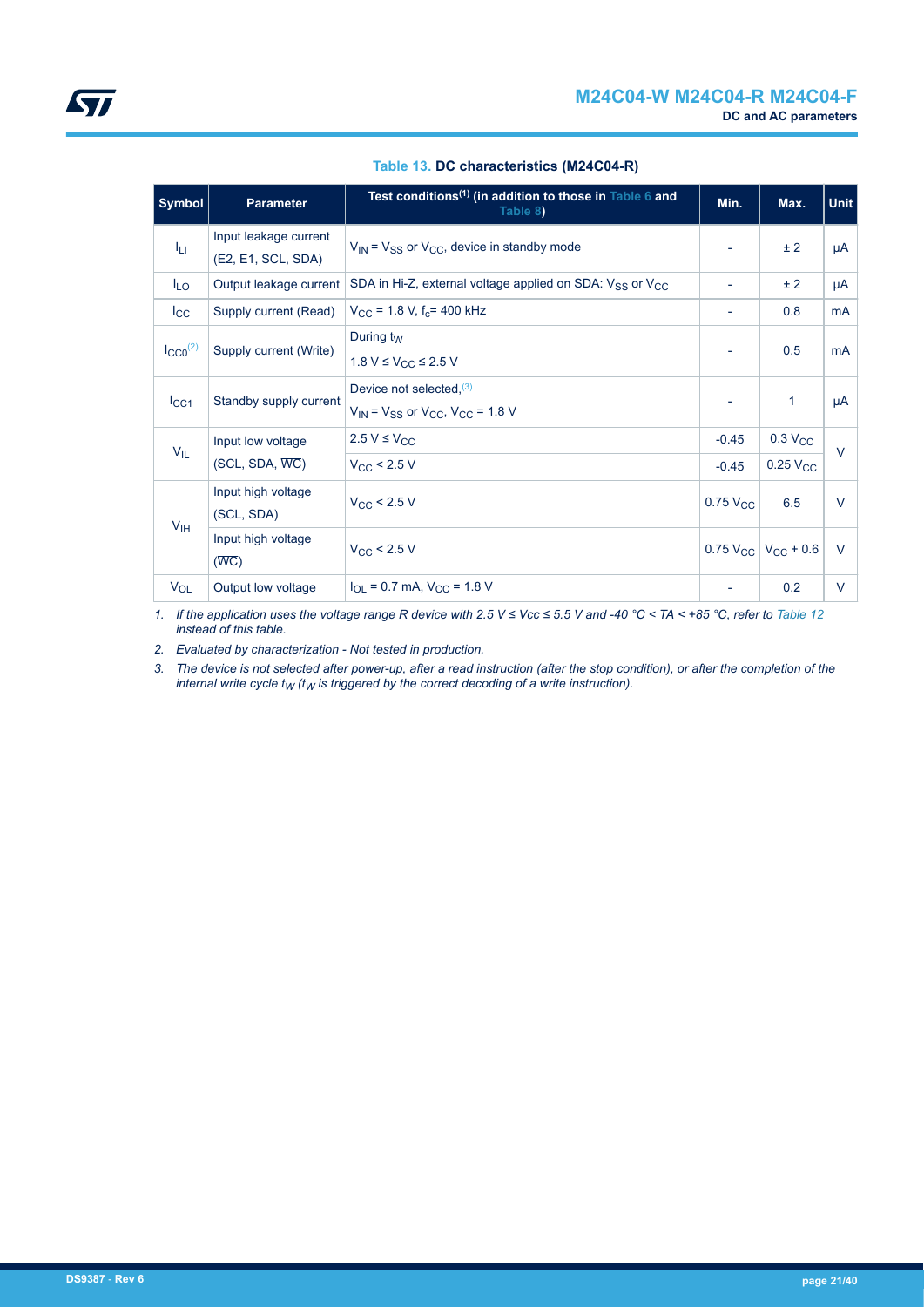<span id="page-21-0"></span>

| <b>Symbol</b>       | <b>Parameter</b>                 | Test conditions <sup>(1)</sup> (in addition to those in Table 7 and<br>Table 8)        | Min.                     | Max.                                           | <b>Unit</b> |
|---------------------|----------------------------------|----------------------------------------------------------------------------------------|--------------------------|------------------------------------------------|-------------|
|                     | Input leakage current            | $V_{IN}$ = $V_{SS}$ or $V_{CC}$                                                        |                          | ± 2                                            | μA          |
| ĪЦ                  | (E2, E1, SCL, SDA)               | device in Standby mode                                                                 | $\overline{\phantom{a}}$ |                                                |             |
| $I_{LO}$            | Output leakage current           | SDA in Hi-Z, external voltage applied on SDA: $V_{SS}$ or $V_{CC}$                     | ٠                        | ± 2                                            | μA          |
| $I_{\rm CC}$        | Supply current (Read)            | $V_{\rm CC}$ = 1.6 V or 1.7 V, f <sub>c</sub> = 400 kHz                                | ٠                        | 0.8                                            | <b>mA</b>   |
| $\text{LCCO}^{(2)}$ | Supply current (Write)           | During $t_W$                                                                           | $\overline{\phantom{a}}$ | 0.5                                            | <b>mA</b>   |
|                     |                                  | $V_{CC}$ ≤ 1.8 V                                                                       |                          |                                                |             |
| $I_{\rm CC1}$       | Standby supply current           | Device not selected $(3)$ ,<br>$V_{IN}$ = $V_{SS}$ or $V_{CC}$ , $V_{CC}$ $\leq$ 1.8 V | $\overline{\phantom{a}}$ | $\mathbf{1}$                                   | μA          |
|                     | Input low voltage                | $2.5 V \leq V_{CC}$                                                                    | $-0.45$                  | 0.3 V <sub>CC</sub>                            |             |
| $V_{IL}$            | $(SCL, SDA, \overline{WC})$      | $V_{CC}$ < 2.5 V                                                                       | $-0.45$                  | $0.25$ $V_{CC}$                                | $\vee$      |
| V <sub>IH</sub>     | Input high voltage<br>(SCL, SDA) | $V_{\rm CC}$ < 2.5 V                                                                   | $0.75$ $V_{CC}$          | 6.5                                            | V           |
|                     | Input high voltage<br>(WC)       | $V_{\rm CC}$ < 2.5 V                                                                   |                          | $0.75$ V <sub>CC</sub>   V <sub>CC</sub> + 0.6 | $\vee$      |
| $V_{OL}$            | Output low voltage               | $I_{\text{O}}$ = 0.7 mA, $V_{\text{CC}}$ = 1.8 V                                       | ۰                        | 0.2                                            | V           |

#### **Table 14. DC characteristics (M24C04-F)**

*1. If the application uses the voltage range F device with 2.5 V ≤ VCC ≤ 5.5 V , refer to [Table 12](#page-19-0) instead of this table.*

*2. Evaluated by characterization - Not tested in production.*

*3. The device is not selected after power-up, after a read instruction (after the stop condition), or after the completion of the internal write cycle tW (tW is triggered by the correct decoding of a write instruction).*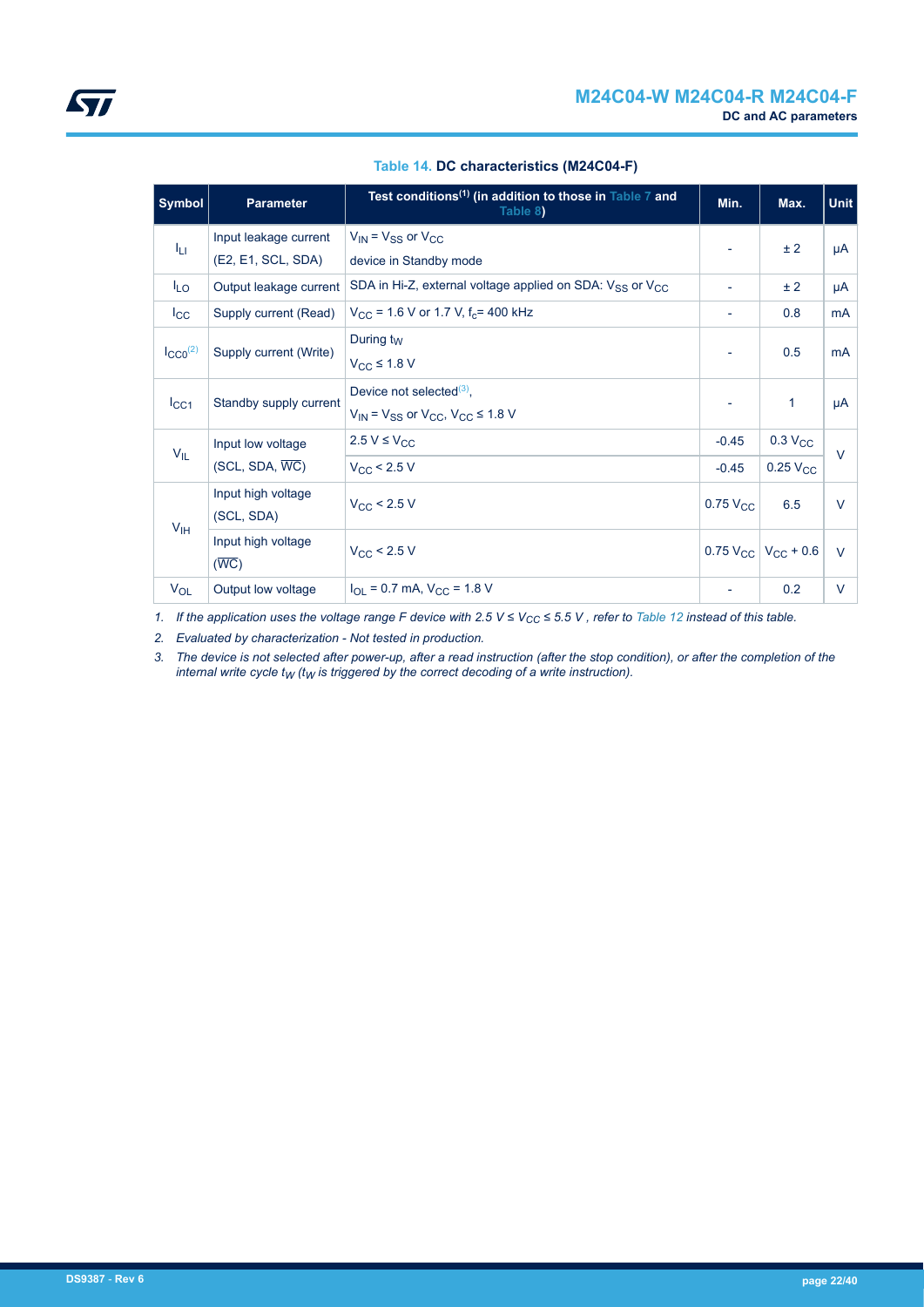<span id="page-22-0"></span>

| <b>Symbol</b>               | Alt.                     | <b>Parameter</b>                                                  | Min.                     | Max.                     | <b>Unit</b> |
|-----------------------------|--------------------------|-------------------------------------------------------------------|--------------------------|--------------------------|-------------|
| $f_{\rm C}$                 | $f_{SCL}$                | Clock frequency                                                   |                          | 400                      | kHz         |
| <sup>t</sup> CHCL           | t <sub>HIGH</sub>        | Clock pulse width high                                            | 600                      | $\overline{\phantom{a}}$ | ns          |
| t <sub>CLCH</sub>           | t <sub>LOW</sub>         | Clock pulse width low                                             | 1300                     | $\overline{\phantom{a}}$ | ns          |
| $t_{QL1QL2}$ <sup>(1)</sup> | tF                       | SDA (out) fall time                                               | $20^{(2)}$               | 300                      | ns          |
| $t_{XH1XH2}$                | $t_{\mathsf{R}}$         | Input signal rise time                                            | (3)                      | (3)                      | ns          |
| $t_{XL1XL2}$                | tF                       | Input signal fall time                                            | (3)                      | (3)                      | ns          |
| t <sub>DXCH</sub>           | t <sub>SU:DAT</sub>      | Data in set up time                                               | 100                      | $\overline{\phantom{a}}$ | ns          |
| $t_{CLDX}$                  | t <sub>HD:DAT</sub>      | Data in hold time                                                 | 0                        | $\overline{\phantom{a}}$ | ns          |
| $t_{CLQX}$ <sup>(4)</sup>   | $t_{DH}$                 | Data out hold time                                                | 100                      | $\overline{\phantom{a}}$ | ns          |
| $t_{CLQV}$ <sup>(5)</sup>   | t <sub>AA</sub>          | Clock low to next data valid (access time)                        | ٠                        | 900                      | ns          |
| t <sub>CHDL</sub>           | t <sub>SU:STA</sub>      | Start condition setup time                                        | 600                      | $\overline{\phantom{a}}$ | ns          |
| t <sub>DLCL</sub>           | t <sub>HD:STA</sub>      | Start condition hold time                                         | 600                      | $\overline{\phantom{a}}$ | ns          |
| $t$ <sub>CHDH</sub>         | t <sub>SU:STO</sub>      | Stop condition set up time                                        | 600                      | $\overline{\phantom{a}}$ | ns          |
| <b>t</b> <sub>DHDL</sub>    | $t_{\text{BUF}}$         | Time between Stop condition and next Start condition              | 1300                     | $\overline{\phantom{a}}$ | ns          |
| t <sub>w</sub>              | $t_{WR}$                 | Write time                                                        | ÷                        | 5                        | ms          |
| $t_{NS}$ <sup>(1)</sup>     | $\overline{\phantom{a}}$ | Pulse width ignored (input filter on SCL and SDA) - single glitch | $\overline{\phantom{a}}$ | 100                      | ns          |

#### **Table 15. 400 kHz AC characteristics (I2C Fast-mode)**

*1. Evaluated by characterization - Not tested in production.*

*2. With CL = 10 pF.*

*3. There is no min. or max. values for the input signal rise and fall times. It is however recommended by the I²C specification that the input signal rise and fall times be more than 20 ns and less than 300 ns when fC < 400 kHz.*

*4. The min value for tCLQX (data out hold time) of the M24xxx devices offers a safe timing to bridge the undefined region of the falling edge SCL.*

*5. tCLQV is the time (from the falling edge of SCL) required by the SDA bus line to reach either 0.3 VCC or 0.7 VCC, assuming that Rbus × Cbus time constant is within the values specified in [Figure 11.](#page-24-0)*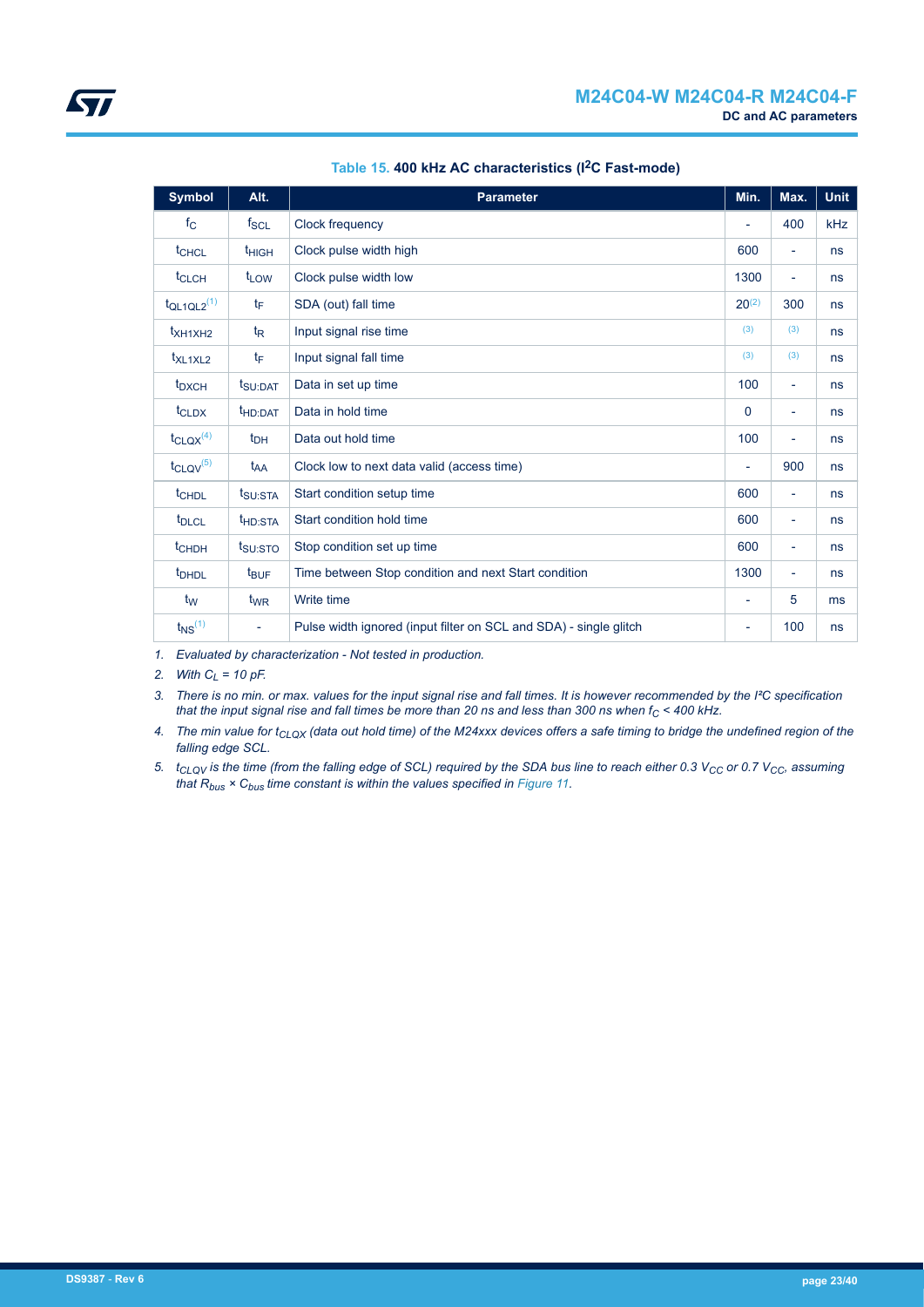<span id="page-23-0"></span>

| <b>Symbol</b>               | Alt.                     | <b>Parameter</b>                                                 | Min.                     | Max.                     | <b>Unit</b> |
|-----------------------------|--------------------------|------------------------------------------------------------------|--------------------------|--------------------------|-------------|
| $f_{\rm C}$                 | $f_{SCL}$                | Clock frequency                                                  | $\overline{a}$           | 100                      | kHz         |
| t <sub>CHCL</sub>           | t <sub>HIGH</sub>        | Clock pulse width high                                           | 4                        | $\overline{\phantom{a}}$ | $\mu s$     |
| t <sub>CLCH</sub>           | t <sub>LOW</sub>         | Clock pulse width low                                            | 4.7                      | $\overline{\phantom{a}}$ | $\mu s$     |
| $t_{XH1XH2}$                | $t_{\mathsf{R}}$         | Input signal rise time                                           | ÷,                       | 1                        | $\mu s$     |
| t <sub>XL1XL2</sub>         | $t_{\mathsf{F}}$         | Input signal fall time                                           | ٠                        | 300                      | ns          |
| $t_{QL1QL2}$ <sup>(1)</sup> | tF                       | SDA (out) fall time                                              | ÷,                       | 300                      | ns          |
| t <sub>DXCH</sub>           | t <sub>SU:DAT</sub>      | Data in setup time                                               | 250                      | $\overline{\phantom{a}}$ | ns          |
| t <sub>CLDX</sub>           | t <sub>HD:DAT</sub>      | Data in hold time                                                | 0                        | ٠                        | ns          |
| $t_{\text{CLQX}}^{(2)}$     | $t_{DH}$                 | Data out hold time                                               | 200                      | $\overline{\phantom{0}}$ | ns          |
| $t_{CLQV}^{(3)}$            | t <sub>AA</sub>          | Clock low to next data valid (access time)                       | ÷,                       | 3450                     | ns          |
| $t$ CHDL $(4)$              | t <sub>SU:STA</sub>      | Start condition setup time                                       | 4.7                      | $\overline{\phantom{a}}$ | $\mu s$     |
| t <sub>DLCL</sub>           | t <sub>HD:STA</sub>      | Start condition hold time                                        | 4                        | $\overline{\phantom{a}}$ | $\mu s$     |
| $t$ <sub>CHDH</sub>         | t <sub>SU:STO</sub>      | Stop condition setup time                                        | 4                        | ۰                        | $\mu s$     |
| t <sub>DHDL</sub>           | t <sub>BUF</sub>         | Time between Stop condition and next Start condition             | 4.7                      | ٠                        | $\mu s$     |
| $t_{\mathsf{W}}$            | t <sub>WR</sub>          | Write time                                                       | $\overline{\phantom{0}}$ | 5                        | ms          |
| $t_{NS}$ <sup>(1)</sup>     | $\overline{\phantom{a}}$ | Pulse width ignored (input filter on SCL and SDA), single glitch | ÷,                       | 100                      | ns          |

## **Table 16. 100 kHz AC characteristics (I2C standard-mode)**

*1. Evaluated by characterization - Not tested in production.*

*2. To avoid spurious start ands top conditions, a minimum delay is placed between SCL=1 and the falling or rising edge of SDA.*

*3. tCLQV is the time (from the falling edge of SCL) required by the SDA bus line to reach either 0.3 VCC or 0.7 VCC, assuming that the Rbus × Cbus time constant is within the values specified in [Figure 11.](#page-24-0)*

*4. For a reStart condition, or following a write cycle.*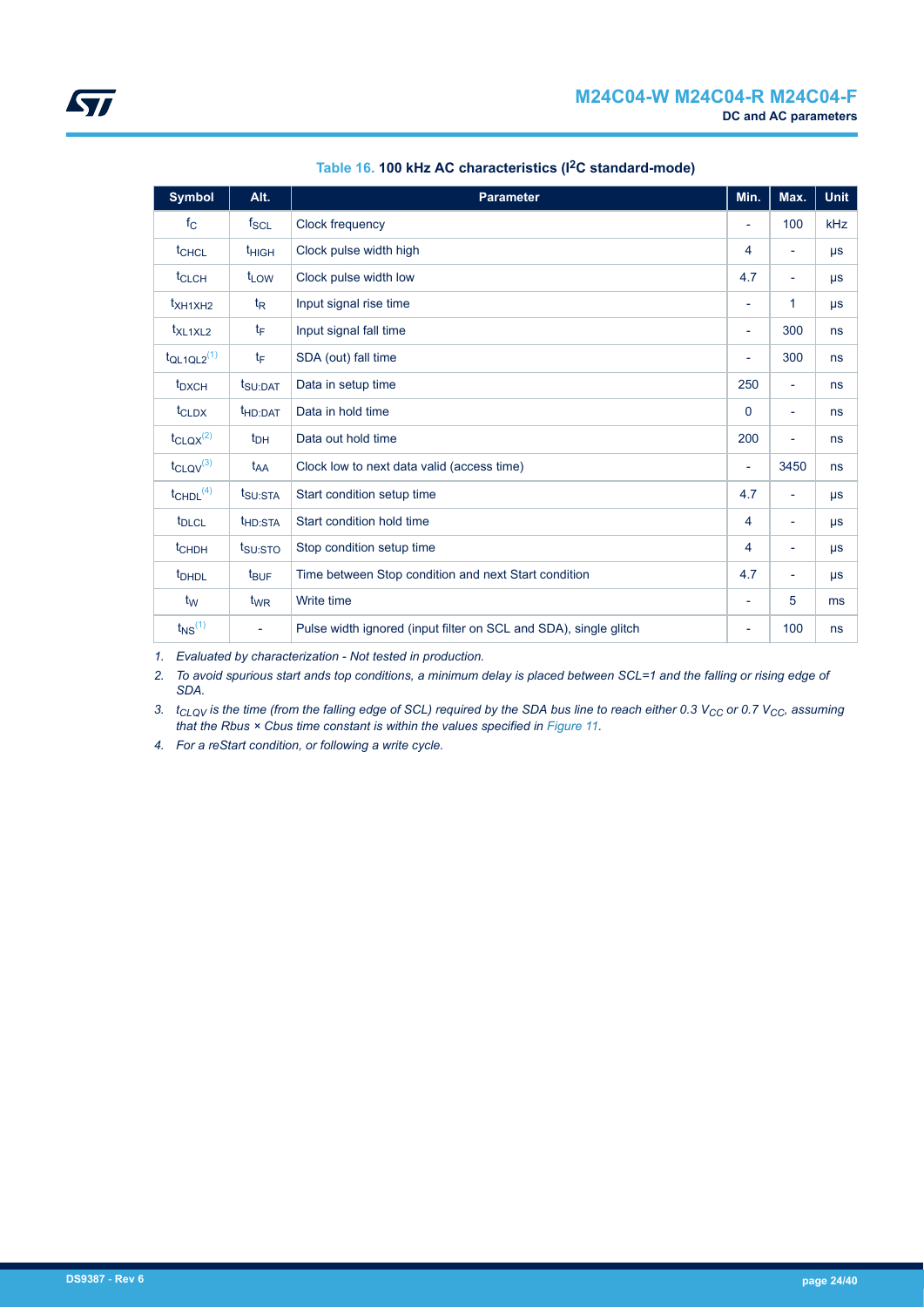#### <span id="page-24-0"></span>**Figure 11. Maximum Rbus value versus bus parasitic capacitance (Cbus) for an I2C bus at maximum frequency f<sub>C</sub> = 400 kHz**





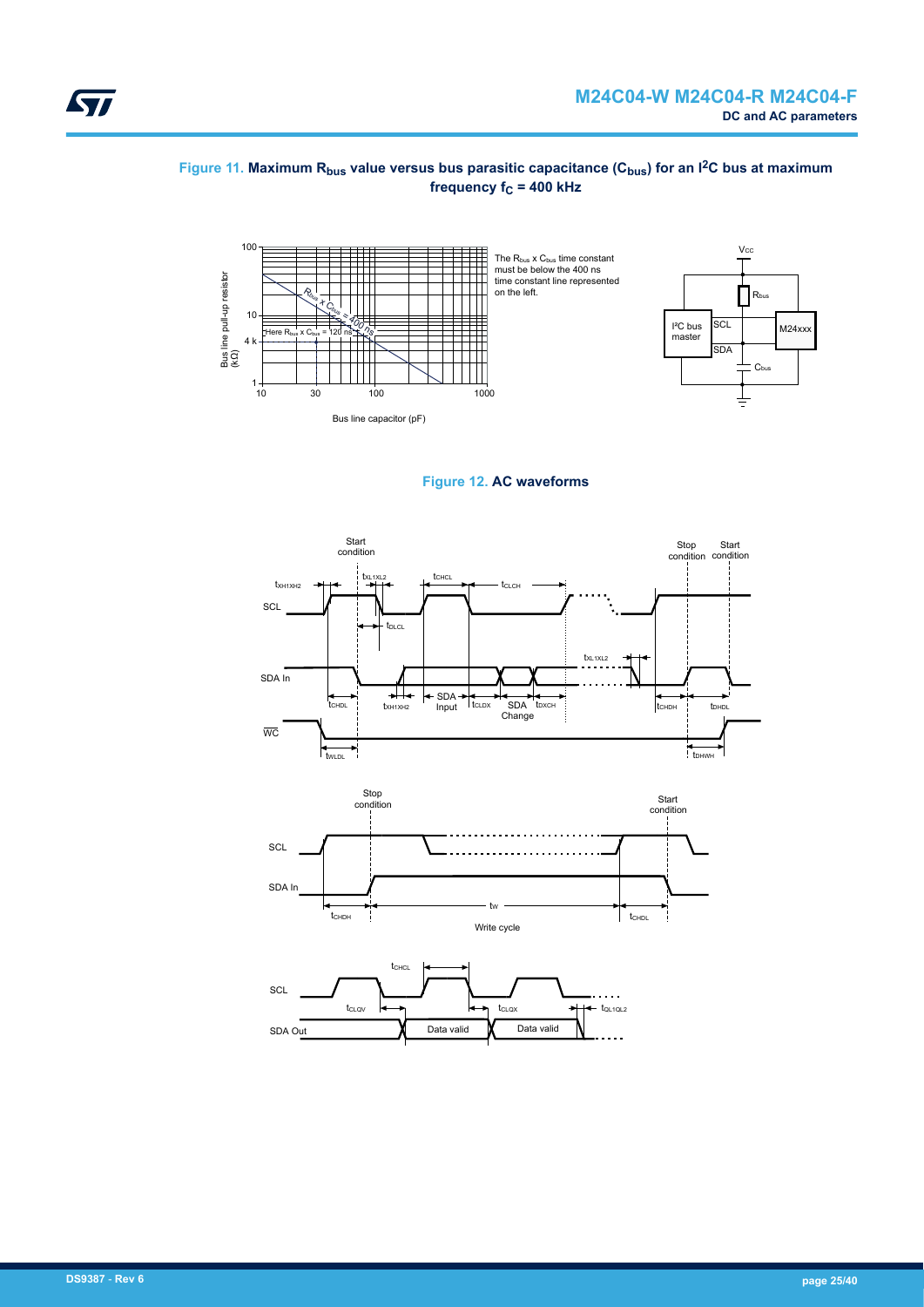<span id="page-25-0"></span>

## **9 Package information**

In order to meet environmental requirements, ST offers these devices in different grades of ECOPACK packages, depending on their level of environmental compliance. ECOPACK specifications, grade definitions and product status are available at: [www.st.com.](https://www.st.com)

ECOPACK is an ST trademark.

## **9.1 UFDFPN5 (DFN5) package information**

UFDFPN5 is a 5-lead,  $1.7 \times 1.4$  mm, 0.55 mm thickness, ultra thin fine pitch dual flat package.

#### **Figure 13. UFDFPN5 - Outline**



- 1. Maximum package warpage is 0.05 mm.
- 2. Exposed copper is not systematic and can appear partially or totally according to the cross section.
- 3. Drawing is not to scale.
- 4. On the bottom side, pin 1 is identified by the specific pad shape and, on the top side, pin 1 is defined from the orientation of the marking. When reading the marking, pin 1 is below the upper left package corner.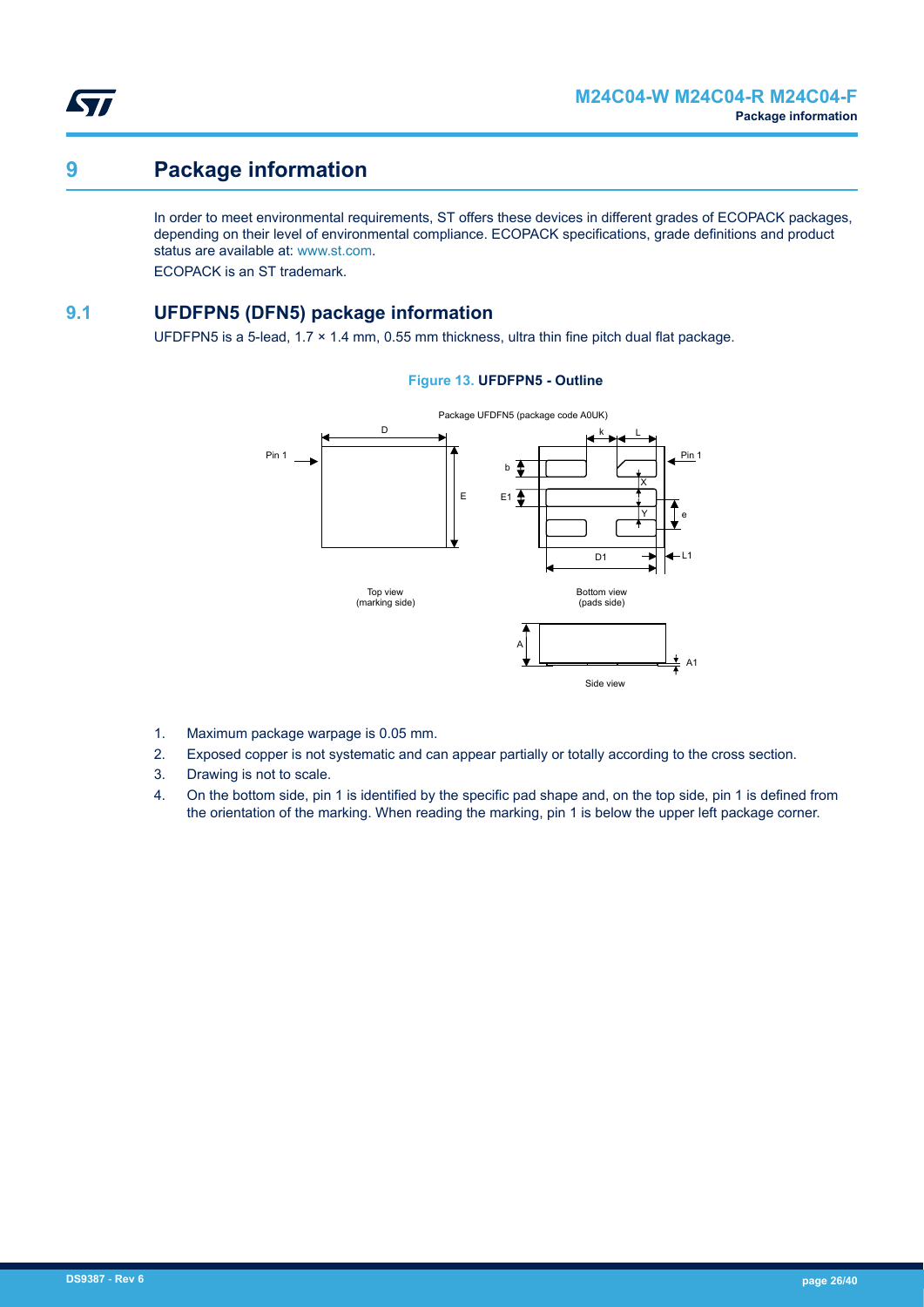<span id="page-26-0"></span>

| <b>Symbol</b>  | millimeters              |            |                          | <b>inches</b>            |            |            |  |
|----------------|--------------------------|------------|--------------------------|--------------------------|------------|------------|--|
|                | <b>Min</b>               | <b>Typ</b> | <b>Max</b>               | <b>Min</b>               | <b>Typ</b> | <b>Max</b> |  |
| A              | 0.500                    | 0.550      | 0.600                    | 0.0197                   | 0.0217     | 0.0236     |  |
| A1             | 0.000                    | -          | 0.050                    | 0.0000                   |            | 0.0020     |  |
| $b^{(1)}$      | 0.175                    | 0.200      | 0.225                    | 0.0069                   | 0.0079     | 0.0089     |  |
| D              | 1.600                    | 1.700      | 1.800                    | 0.0630                   | 0.0669     | 0.0709     |  |
| D <sub>1</sub> | 1.400                    | 1.500      | 1.600                    | 0.0551                   | 0.0591     | 0.0630     |  |
| E              | 1.300                    | 1.400      | 1.500                    | 0.0512                   | 0.0551     | 0.0591     |  |
| E1             | 0.175                    | 0.200      | 0.225                    | 0.0069                   | 0.0079     | 0.0089     |  |
| X              | ٠                        | 0.200      | $\overline{\phantom{a}}$ |                          | 0.0079     |            |  |
| Y              | ٠                        | 0.200      | $\overline{\phantom{a}}$ | $\overline{\phantom{a}}$ | 0.0079     | ٠          |  |
| e              | ۰                        | 0.400      | ۰                        | $\overline{\phantom{a}}$ | 0.0157     | -          |  |
| L              | 0.500                    | 0.550      | 0.600                    | 0.0197                   | 0.0217     | 0.0236     |  |
| L1             | ۰                        | 0.100      | $\overline{\phantom{a}}$ | $\overline{\phantom{a}}$ | 0.0039     | -          |  |
| k              | $\overline{\phantom{0}}$ | 0.400      | $\overline{\phantom{a}}$ |                          | 0.0157     |            |  |

#### **Table 17. UFDFPN5 - Mechanical data**

*1. Dimension b applies to plated terminal and is measured between 0.15 and 0.30mm from the terminal tip.*

### **9.1.1 UFDFPN5 recommended footprint**

#### **Figure 14. UFDFPN5 - Recommended footprint**



1. Dimensions are expressed in millimeters.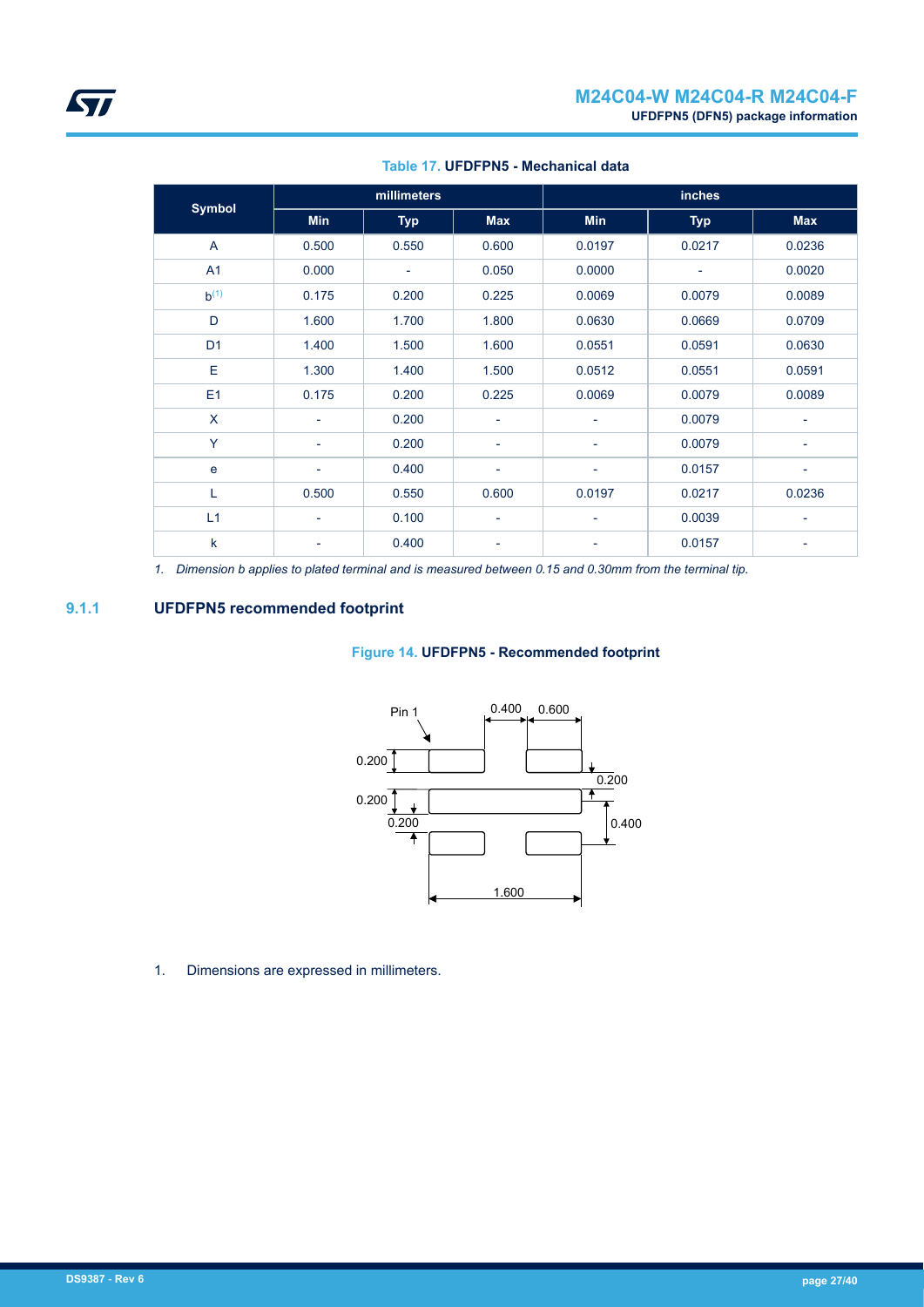<span id="page-27-0"></span>57

## **9.2 UFDFPN8 (DFN8) package information**

This UFDFPN is a 8-lead, 2 x 3 mm, 0.5 mm pitch ultra thin profile fine pitch dual flat package.



#### **Figure 15. UFDFPN8 - Outline**

- 1. Maximum package warpage is 0.05 mm.
- 2. Exposed copper is not systematic and can appear partially or totally according to the cross section.
- 3. Drawing is not to scale.
- 4. The central pad (the area E2 by D2 in the above illustration) must be either connected to  $V_{SS}$  or left floating (not connected) in the end application.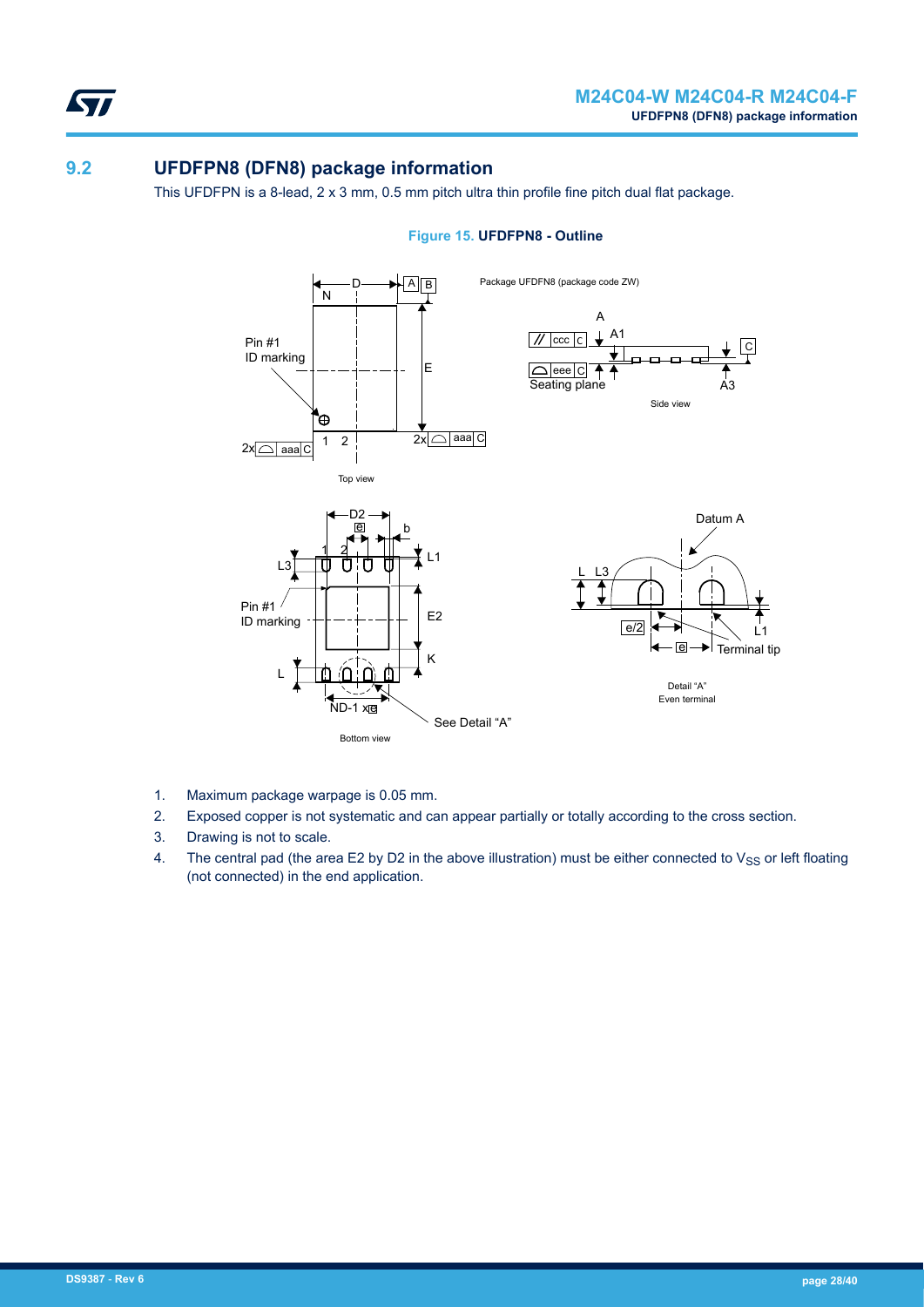<span id="page-28-0"></span>

| <b>Symbol</b>  |                | millimeters              |                          | inches <sup>(1)</sup>    |                          |                          |  |
|----------------|----------------|--------------------------|--------------------------|--------------------------|--------------------------|--------------------------|--|
|                | <b>Min</b>     | <b>Typ</b>               | <b>Max</b>               | Min                      | <b>Typ</b>               | <b>Max</b>               |  |
| $\overline{A}$ | 0.450          | 0.550                    | 0.600                    | 0.0177                   | 0.0217                   | 0.0236                   |  |
| A1             | 0.000          | 0.020                    | 0.050                    | 0.0000                   | 0.0008                   | 0.0020                   |  |
| $h^{(2)}$      | 0.200          | 0.250                    | 0.300                    | 0.0079                   | 0.0098                   | 0.0118                   |  |
| D              | 1.900          | 2.000                    | 2.100                    | 0.0748                   | 0.0787                   | 0.0827                   |  |
| D <sub>2</sub> | 1.200          | $\sim$                   | 1.600                    | 0.0472                   | $\blacksquare$           | 0.0630                   |  |
| Е              | 2.900          | 3.000                    | 3.100                    | 0.1142                   | 0.1181                   | 0.1220                   |  |
| E <sub>2</sub> | 1.200          | $\sim$                   | 1.600                    | 0.0472                   | $\overline{\phantom{a}}$ | 0.0630                   |  |
| e              | $\sim$         | 0.500                    | $\overline{\phantom{a}}$ | $\sim$                   | 0.0197                   | $\overline{\phantom{a}}$ |  |
| K              | 0.300          | $\overline{\phantom{a}}$ | $\overline{\phantom{a}}$ | 0.0118                   | $\overline{\phantom{a}}$ | $\sim$                   |  |
| L              | 0.300          | ٠                        | 0.500                    | 0.0118                   | ÷,                       | 0.0197                   |  |
| L1             | $\sim$ $^{-1}$ | ٠                        | 0.150                    | $\overline{\phantom{a}}$ | ÷,                       | 0.0059                   |  |
| L3             | 0.300          |                          | $\sim$                   | 0.0118                   | $\overline{\phantom{a}}$ | $\sim$                   |  |
| aaa            | Ξ.             |                          | 0.150                    | ٠                        | $\overline{\phantom{a}}$ | 0.0059                   |  |
| bbb            | ۰              |                          | 0.100                    |                          | ٠                        | 0.0039                   |  |
| ccc            | ÷              |                          | 0.100                    | ٠                        | ÷,                       | 0.0039                   |  |
| ddd            | Ξ.             | ٠                        | 0.050                    | ٠                        | $\overline{\phantom{0}}$ | 0.0020                   |  |
| $eee^{(3)}$    | -              |                          | 0.080                    |                          | ÷,                       | 0.0031                   |  |

#### **Table 18. UFDFPN8 - Mechanical data**

*1. Values in inches are converted from mm and rounded to four decimal digits.*

*2. Dimension b applies to plated terminal and is measured between 0.15 and 0.30 mm from the terminal tip.*

*3. Applied for exposed die paddle and terminals. Exclude embedding part of exposed die paddle from measuring.*

## **9.2.1 UFDFPN8 recommended footprint**

#### **Figure 16. UFDFPN8 - Recommended footprint**



1. Dimensions are expressed in millimeters.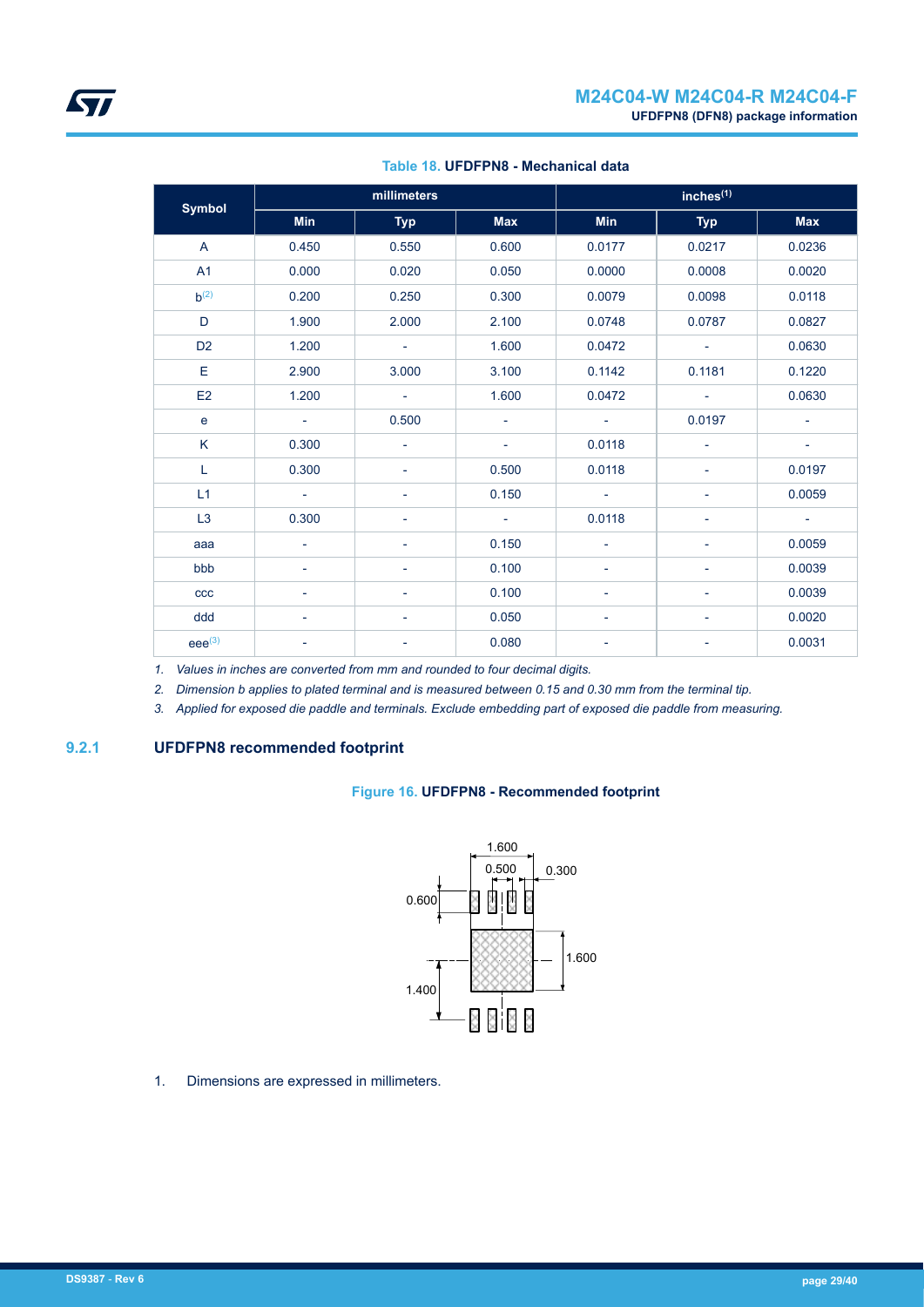<span id="page-29-0"></span>57

## **9.3 TSSOP8 package information**

This TSSOP is an 8-lead, 3 x 6.4 mm, 0.65 mm pitch, thin shrink small outline package.



#### **Figure 17. TSSOP8 – Outline**

1. Drawing is not to scale.

|                | millimeters              |                          |                          |                          | inches $(1)$             |                          |
|----------------|--------------------------|--------------------------|--------------------------|--------------------------|--------------------------|--------------------------|
| <b>Symbol</b>  | Min.                     | Typ.                     | Max.                     | Min.                     | Typ.                     | Max.                     |
| A              | $\overline{\phantom{a}}$ | $\overline{\phantom{a}}$ | 1.200                    | $\overline{\phantom{a}}$ | $\overline{\phantom{a}}$ | 0.0472                   |
| A <sub>1</sub> | 0.050                    | ÷                        | 0.150                    | 0.0020                   | $\overline{\phantom{a}}$ | 0.0059                   |
| A2             | 0.800                    | 1.000                    | 1.050                    | 0.0315                   | 0.0394                   | 0.0413                   |
| $\mathsf b$    | 0.190                    | $\overline{\phantom{a}}$ | 0.300                    | 0.0075                   | $\overline{\phantom{a}}$ | 0.0118                   |
| $\mathbf{C}$   | 0.090                    | $\overline{\phantom{a}}$ | 0.200                    | 0.0035                   | $\overline{\phantom{a}}$ | 0.0079                   |
| $D^{(2)}$      | 2.900                    | 3.000                    | 3.100                    | 0.1142                   | 0.1181                   | 0.1220                   |
| e              | ٠                        | 0.650                    | $\overline{\phantom{a}}$ | $\overline{\phantom{a}}$ | 0.0256                   | ۰                        |
| E              | 6.200                    | 6.400                    | 6.600                    | 0.2441                   | 0.2520                   | 0.2598                   |
| $E1^{(3)}$     | 4.300                    | 4.400                    | 0.0177                   | 0.1693                   | 0.1732                   | 0.1772                   |
| L              | 0.450                    | 0.600                    | 0.750                    | 0.0181                   | 0.0236                   | 0.0295                   |
| L1             | $\overline{\phantom{a}}$ | 1.000                    | $\overline{\phantom{a}}$ | $\overline{\phantom{a}}$ | 0.0394                   | $\overline{\phantom{a}}$ |
| $\mathsf k$    | $0^{\circ}$              | ٠                        | $8^{\circ}$              | $0^{\circ}$              | $\overline{\phantom{a}}$ | $8^{\circ}$              |
| aaa            | $\overline{\phantom{a}}$ | ۰                        | 0.100                    | $\overline{\phantom{a}}$ | -                        | 0.0039                   |

#### **Table 19. TSSOP8 – Mechanical data**

*1. Values in inches are converted from mm and rounded to four decimal digits.*

*2. Dimension "D" does not include mold flash, protrusions or gate burrs. Mold flash, protrusions or gate burrs shall not exceed 0.15 mm per side*

*3. Dimension "E1" does not include interlead flash or protrusions. Interlead flash or protrusions shall not exceed 0.25 mm per side.*

*Note: The package top may be smaller than the package bottom. Dimensions D and E1 are determinated at the outermost extremes of the plastic body exclusive of mold flash, tie bar burrs, gate burrs and interleads flash, but including any mismatch between the top and bottom of plastic body. Measurement side for mold flash, protusions or gate burrs is bottom side.*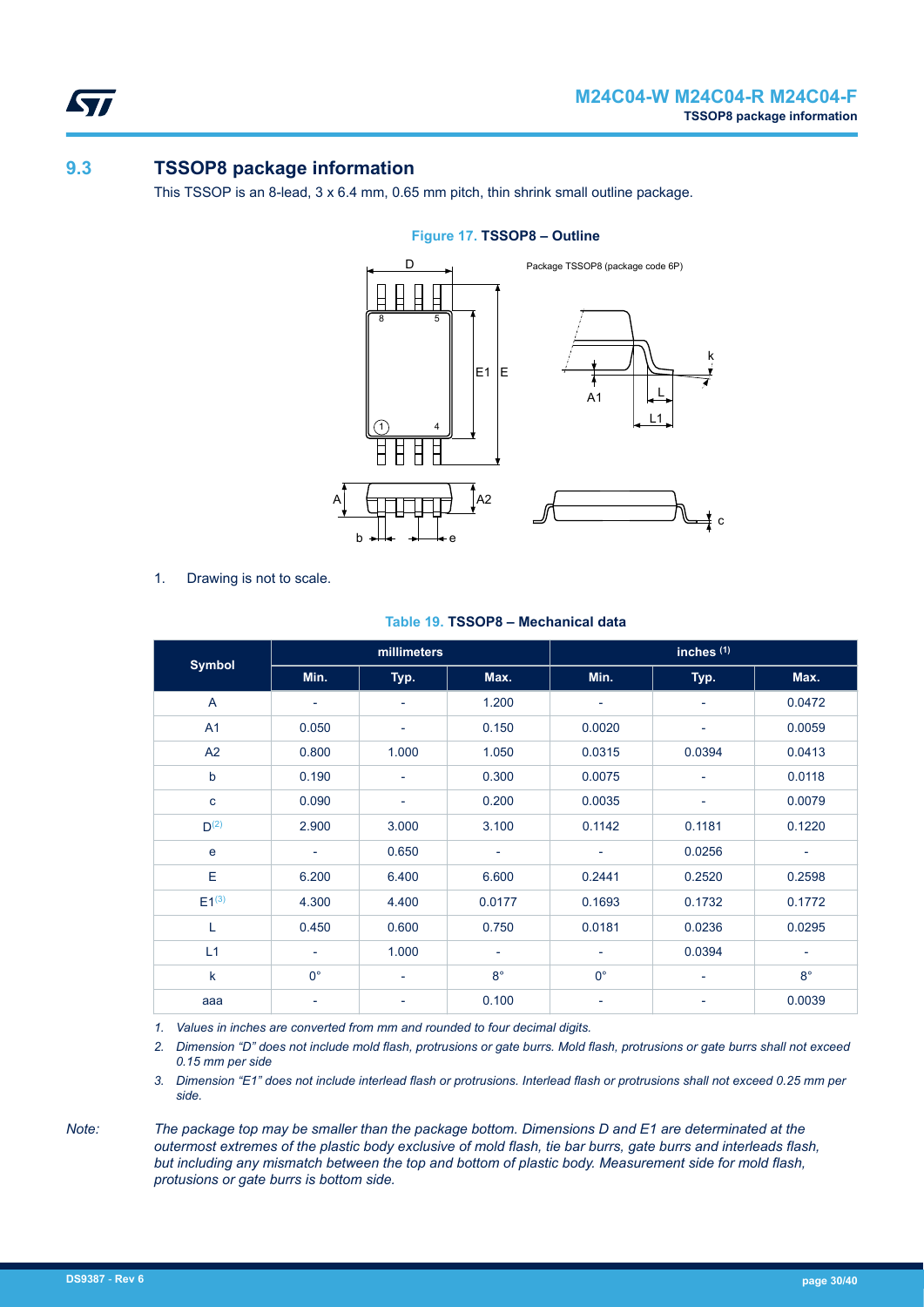<span id="page-30-0"></span>

### **9.3.1 TSSOP8 recommended footprint**





1. Dimensions are expressed in millimeters.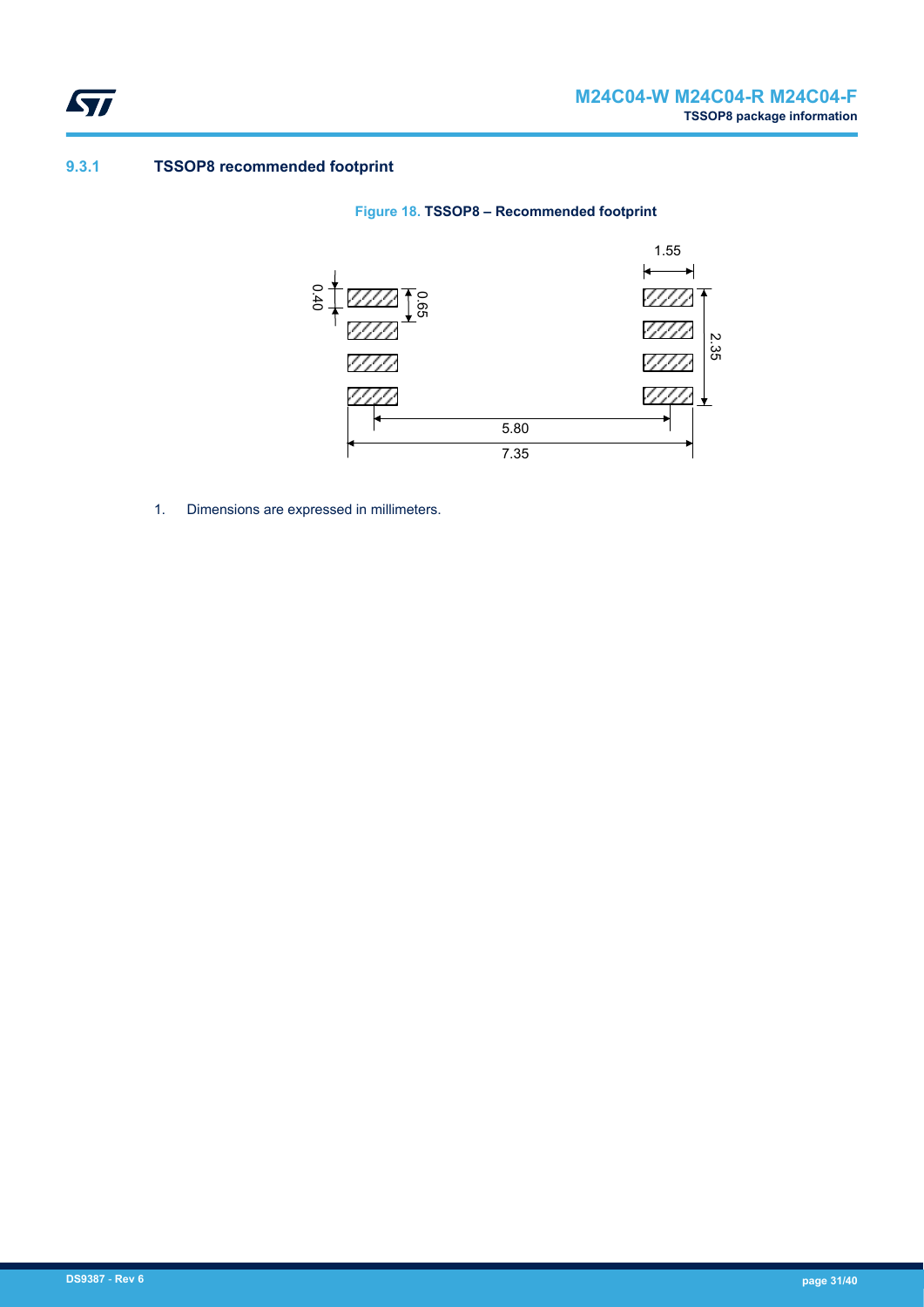<span id="page-31-0"></span>57

## **9.4 SO8N package information**

This SO8N is an 8-lead, 4.9 x 6 mm, plastic small outline, 150 mils body width, package.

#### **Figure 19. SO8N – Outline**



1. Drawing is not to scale.

|               | millimeters              |                          |                          |                          | inches <sup>(1)</sup>    |                          |
|---------------|--------------------------|--------------------------|--------------------------|--------------------------|--------------------------|--------------------------|
| <b>Symbol</b> | Min.                     | Typ.                     | Max.                     | Min.                     | Typ.                     | Max.                     |
| A             | ۰                        | $\overline{\phantom{a}}$ | 1.750                    | ٠                        | ٠                        | 0.0689                   |
| A1            | 0.100                    | $\overline{\phantom{a}}$ | 0.250                    | 0.0039                   | -                        | 0.0098                   |
| A2            | 1.250                    | -                        | ٠                        | 0.0492                   | ۰                        | $\overline{\phantom{a}}$ |
| $\mathsf b$   | 0.280                    | -                        | 0.480                    | 0.0110                   |                          | 0.0189                   |
| $\mathbf{C}$  | 0.100                    | -                        | 0.230                    | 0.0030                   | ۰                        | 0.0091                   |
| $D^{(2)}$     | 4.800                    | 4.900                    | 5.000                    | 0.1890                   | 0.1929                   | 0.1969                   |
| E             | 5.800                    | 6.000                    | 6.200                    | 0.2283                   | 0.2362                   | 0.2441                   |
| $E1^{(3)}$    | 3.800                    | 3.900                    | 4.000                    | 0.1496                   | 0.1535                   | 0.1575                   |
| e             | $\overline{\phantom{a}}$ | 1.270                    | $\overline{\phantom{a}}$ | $\overline{\phantom{a}}$ | 0.0500                   |                          |
| h             | 0.250                    | $\overline{\phantom{a}}$ | 0.500                    | 0.0098                   | ٠                        | 0.0197                   |
| $\sf k$       | $0^{\circ}$              | $\overline{\phantom{a}}$ | $8^{\circ}$              | $0^{\circ}$              | ۰                        | $8^{\circ}$              |
| L             | 0.400                    | $\overline{\phantom{a}}$ | 1.270                    | 0.0157                   | $\overline{\phantom{a}}$ | 0.0500                   |
| L1            | $\overline{\phantom{a}}$ | 1.040                    | ٠                        | $\overline{\phantom{a}}$ | 0.0409                   | ۰                        |
| ccc           | $\overline{\phantom{0}}$ | -                        | 0.100                    | $\overline{\phantom{a}}$ |                          | 0.0039                   |

#### **Table 20. SO8N – Mechanical data**

*1. Values in inches are converted from mm and rounded to four decimal digits.*

*2. Dimension "D" does not include mold flash, protrusions or gate burrs. Mold flash, protrusions or gate burrs shall not exceed 0.15 mm per side*

*3. Dimension "E1" does not include interlead flash or protrusions. Interlead flash or protrusions shall not exceed 0.25 mm per side.*

*Note: The package top may be smaller than the package bottom. Dimensions D and E1 are determinated at the outermost extremes of the plastic body exclusive of mold flash, tie bar burrs, gate burrs and interleads flash, but including any mismatch between the top and bottom of plastic body. Measurement side for mold flash, protusions or gate burrs is bottom side.*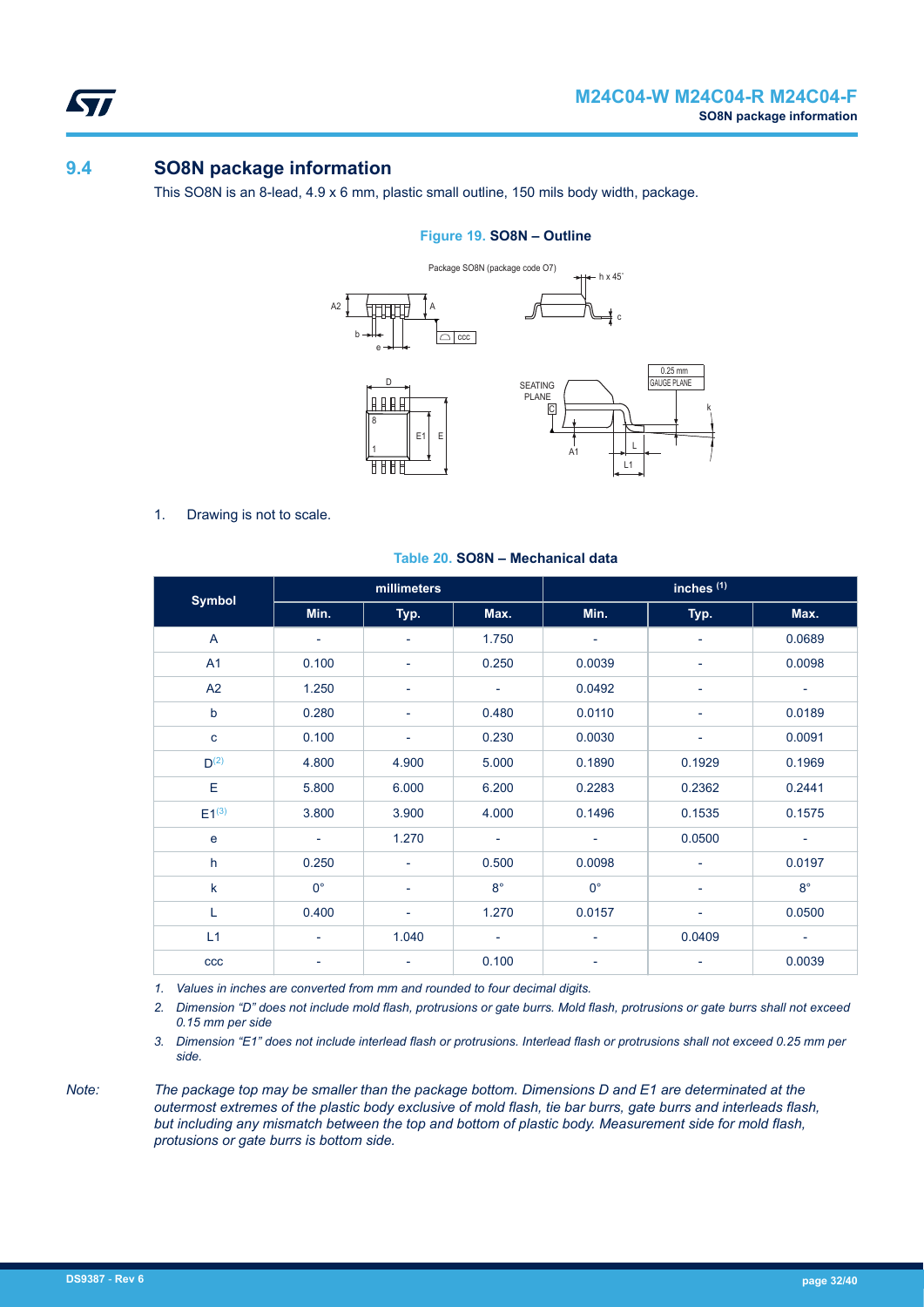<span id="page-32-0"></span>

### **9.4.1 SO8N recommended footprint**

#### **Figure 20. SO8N - Recommended footprint**



1. Dimensions are expressed in millimeters.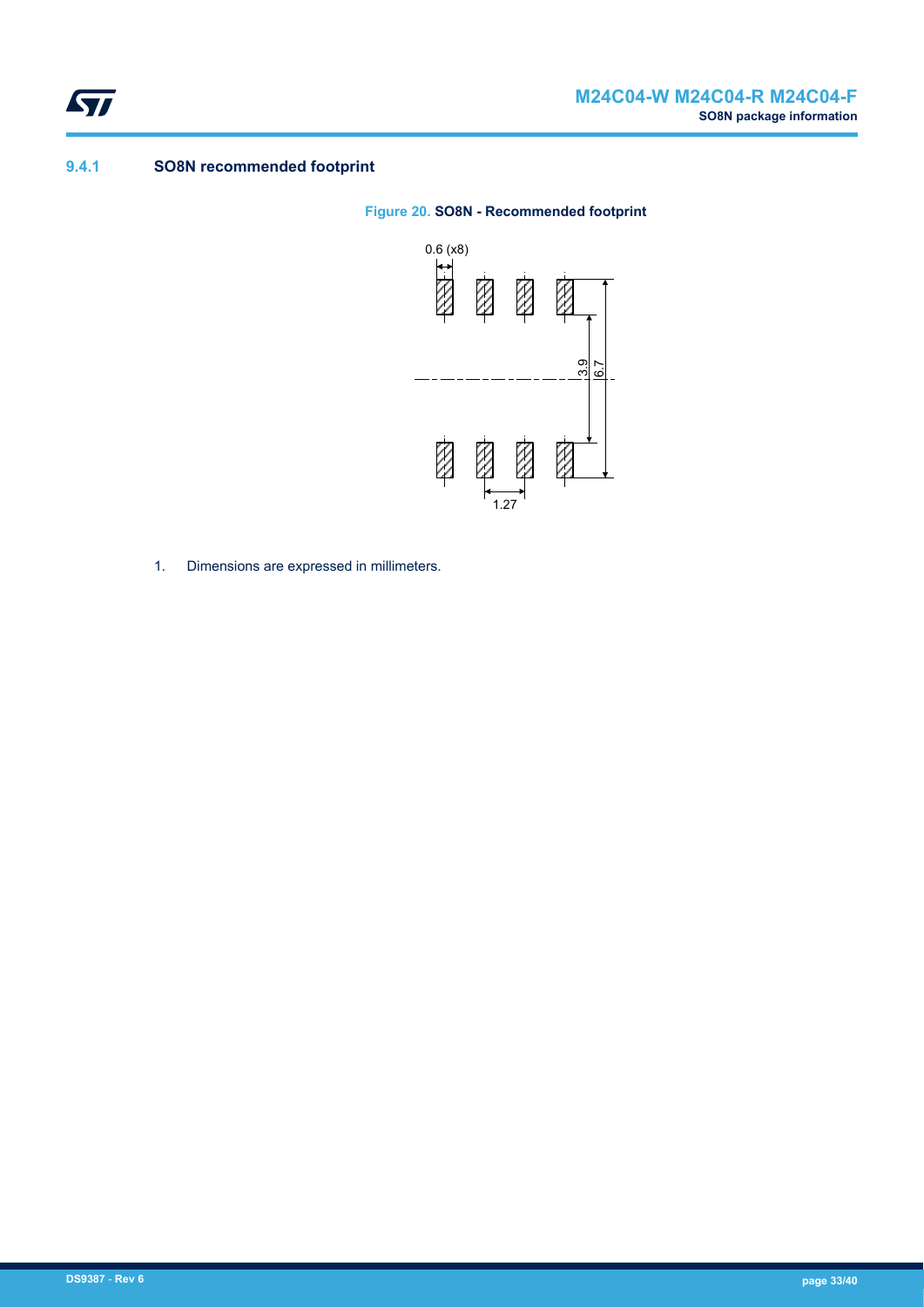<span id="page-33-0"></span>

## **10 Ordering information**

| <b>Table 21. Ordering information scheme</b>                                      |     |                 |      |           |   |   |
|-----------------------------------------------------------------------------------|-----|-----------------|------|-----------|---|---|
| Example:                                                                          | M24 | CO <sub>4</sub> | $-W$ | <b>MC</b> | 6 | P |
| <b>Device type</b>                                                                |     |                 |      |           |   |   |
| $M24 = 12C$ serial access EEPROM                                                  |     |                 |      |           |   |   |
| <b>Device function</b>                                                            |     |                 |      |           |   |   |
| $CO4 = 4$ Kbit (512 x 8 bit)                                                      |     |                 |      |           |   |   |
| <b>Operating voltage</b>                                                          |     |                 |      |           |   |   |
| $W = V_{CC} = 2.5 V$ to 5.5 V                                                     |     |                 |      |           |   |   |
| $R = V_{CC} = 1.8 V$ to 5.5 V                                                     |     |                 |      |           |   |   |
| $F = V_{CC} = 1.6$ or 1.7 V to 5.5 V                                              |     |                 |      |           |   |   |
| Package $(1)$                                                                     |     |                 |      |           |   |   |
| $MN = SO8N (150 mil width)$                                                       |     |                 |      |           |   |   |
| $DW = TSSOP8$ (169 mil width)                                                     |     |                 |      |           |   |   |
| $MC = UFDFPN8 (DFN8)$                                                             |     |                 |      |           |   |   |
| $MH = UFDFPN5 (DFN5)$                                                             |     |                 |      |           |   |   |
| Device grade                                                                      |     |                 |      |           |   |   |
| 6 = Industrial: device tested with standard test flow over -40 to 85 $^{\circ}$ C |     |                 |      |           |   |   |
| <b>Option</b>                                                                     |     |                 |      |           |   |   |
| $T =$ Tape and reel packing                                                       |     |                 |      |           |   |   |
| $blank = tube$ packing                                                            |     |                 |      |           |   |   |
| <b>Plating technology</b>                                                         |     |                 |      |           |   |   |
| P or G = RoHS compliant and halogen-free (ECOPACK2)                               |     |                 |      |           |   |   |
|                                                                                   |     |                 |      |           |   |   |

*1. All packages are ECOPACK2 (RoHS-compliant and free of brominated, chlorinated and antimony-oxide flame retardants).*

*Note: For a list of available options (memory, package, and so on) or for further information on any aspect of this device, contact your nearest ST sales office.*

*Note: Parts marked as "ES", "E" or accompanied by an Engineering Sample notification letter, are not yet qualified and therefore not approved for use in production. ST is not responsible for any consequences resulting from such use. In no event will ST be liable for the customer using any of these engineering samples in production. ST Quality has to be contacted prior to any decision to use these Engineering samples to run qualification activity.*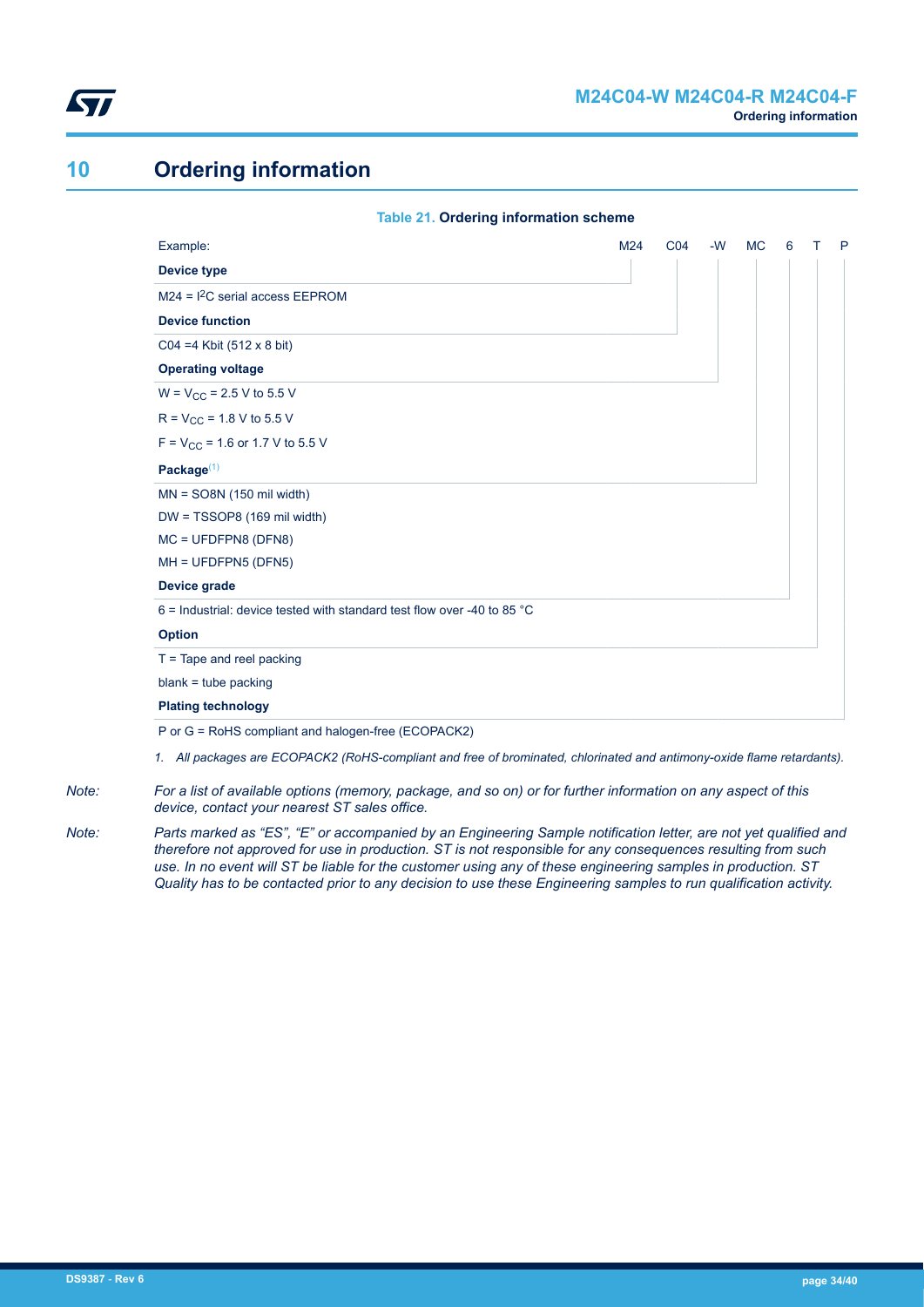## <span id="page-34-0"></span>**Revision history**

#### **Table 22. Document revision history**

| <b>Date</b> | <b>Revision</b> | <b>Changes</b>                                                                                                                                                                                                                                                                                                                                                                                                                                                                                                                                                                                                                                                                                                                                                                                                                                                                                                                                                                                                                                         |
|-------------|-----------------|--------------------------------------------------------------------------------------------------------------------------------------------------------------------------------------------------------------------------------------------------------------------------------------------------------------------------------------------------------------------------------------------------------------------------------------------------------------------------------------------------------------------------------------------------------------------------------------------------------------------------------------------------------------------------------------------------------------------------------------------------------------------------------------------------------------------------------------------------------------------------------------------------------------------------------------------------------------------------------------------------------------------------------------------------------|
|             |                 | New single product M24C04 datasheet resulting from splitting the previous datasheet<br>M24C08-x M24C04-x M24C02-x M24C01-x (revision 18) into separate datasheets.                                                                                                                                                                                                                                                                                                                                                                                                                                                                                                                                                                                                                                                                                                                                                                                                                                                                                     |
| 17-Dec-2012 | 1               | Updated ESD value in Table 14.                                                                                                                                                                                                                                                                                                                                                                                                                                                                                                                                                                                                                                                                                                                                                                                                                                                                                                                                                                                                                         |
|             |                 | Updated standby supply current values (ICCI) in Table 32, Table 33 and Table 35.                                                                                                                                                                                                                                                                                                                                                                                                                                                                                                                                                                                                                                                                                                                                                                                                                                                                                                                                                                       |
| 24-Jan-2013 | 2               | Updated M24C04-F single supply voltage value in Features and Supply current (Read)<br>value in Table 32.                                                                                                                                                                                                                                                                                                                                                                                                                                                                                                                                                                                                                                                                                                                                                                                                                                                                                                                                               |
| 12-Sep-2013 | 3               | Updated:<br>M24C04-F single supply voltage value in Features<br>$\bullet$<br>Note (2) under Table 14: Absolute maximum ratings<br>$\bullet$<br>Section 5.1.2: Page Write<br>$\bullet$<br>Added "ICC0 Supply current (Write)" in Table 32: DC characteristics (M24128-BWvoltage<br>range W, device grade 6), Table 33: DC characteristics (voltage range M24128M24128-<br>BR, M24128-DR device grade 6) and Table 35: DC characteristics (M24C32M24C02-F,<br>device grade 6 and grade 5).<br>Added: Table 17: Operating conditions (voltage range F, for devices identified by process<br>letter T), Table 18: Operating conditions (voltage range F, for all other devices), Table 29:<br>Cycling performance and Table 30: Memory cell data retention.<br>Renamed Figure 52 and Table 59.                                                                                                                                                                                                                                                             |
| 04-May-2017 | 4               | Added: UFDFPN5 in cover page and in Section 9: Package information, note 1 on Table<br>1: Signal names, Figure 3: UFDFPN5 (DFN5) package connections, Engineering samples<br>reference.<br>Updated:<br>Section 2.3: Chip Enable (E1, E2), Section 2.6.2: Power-up conditions, Section 4.5:<br>$\bullet$<br>Device addressing, Section 5.2.3: Sequential Read.<br>Table 2: Device select code, Table 23: Ordering information scheme.<br>$\bullet$                                                                                                                                                                                                                                                                                                                                                                                                                                                                                                                                                                                                      |
| 02-Oct-2017 | 5               | Added reference to DFN8 and DFN5 in: Figure 3: UFDFPN5 (DFN5) package connections,<br>Section 9.1: UFDFPN5 (DFN5) package information, Section 9.2: UFDFPN8 (DFN8)<br>package information.<br>Updated Table 4: Absolute maximum ratings, Figure 9: Read mode sequences, Table 23:<br>Ordering information scheme.                                                                                                                                                                                                                                                                                                                                                                                                                                                                                                                                                                                                                                                                                                                                      |
| 16-Jun-2022 | 6               | Updated:<br>Section Features, Section 1 Description, Section 2.2 Serial data (SDA),<br>$\bullet$<br>Section 2.3 Chip enable (E1, E2), Section 3 Block diagram, Section 4.5 Device<br>addressing, Section 5.1.3 Minimizing write delays by polling on ACK,<br>Section 5.2 Read operations, Section 9.1 UFDFPN5 (DFN5) package information,<br>Section 9.4 SO8N package information, Section 9.3 TSSOP8 package information,<br>Section 9.2 UFDFPN8 (DFN8) package information, Section 10 Ordering<br>information<br>Table 4. Absolute maximum ratings, title of Table 7. Operating conditions (voltage)<br>٠<br>range F), note in Table 9. Input parameters and in Table 10. Cycling performance<br>and in Table 11. Memory cell data retention, Table 12. DC characteristics<br>(M24C04-W), Table 13. DC characteristics (M24C04-R), Table 14. DC characteristics<br>(M24C04-F), Table 15. 400 kHz AC characteristics (I <sup>2</sup> C Fast-mode), Table 16. 100<br>kHz AC characteristics (I <sup>2</sup> C standard-mode)<br>Removed PDIP8 package |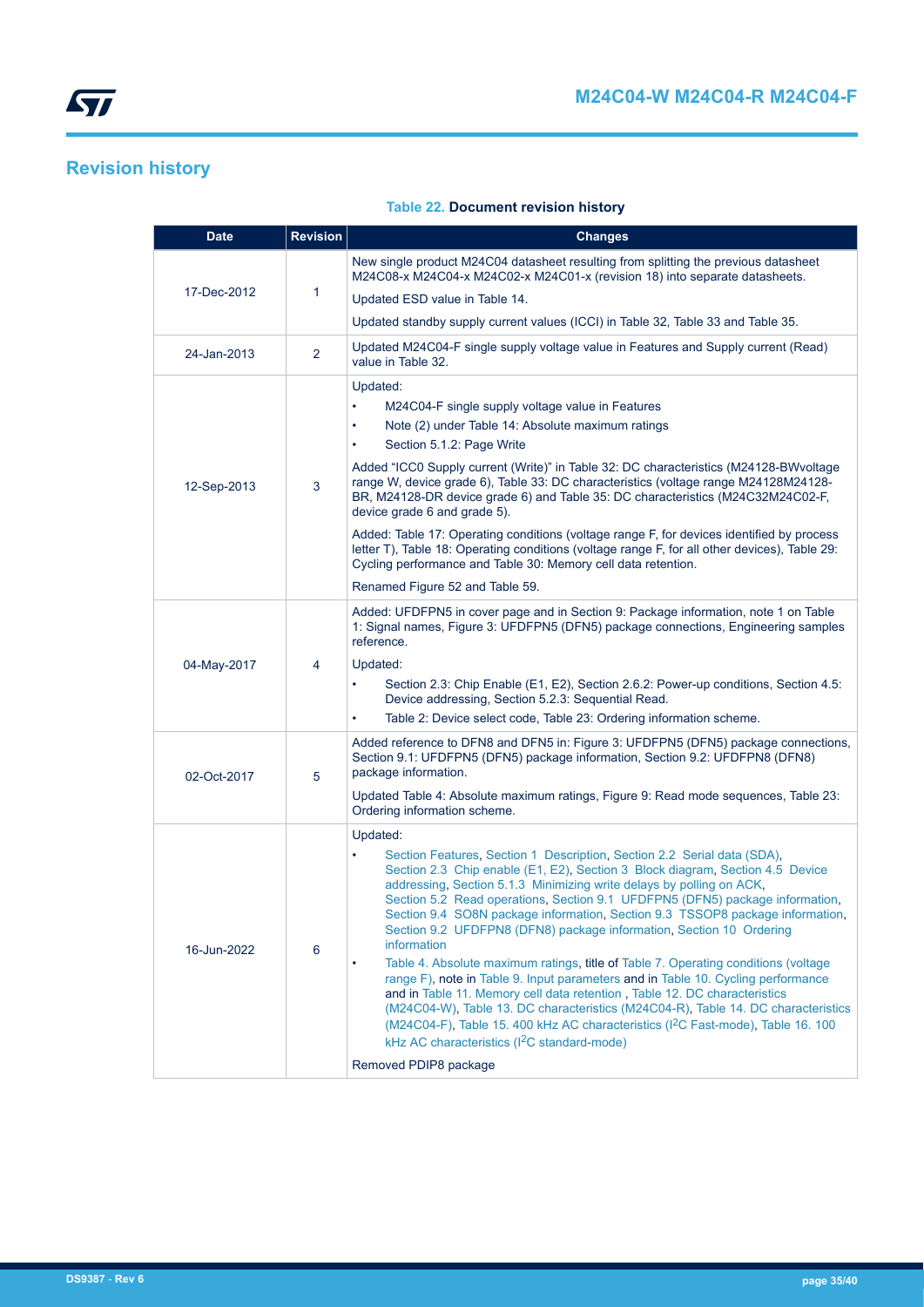

## **Contents**

| 1                       |     |       |  |  |  |  |
|-------------------------|-----|-------|--|--|--|--|
| $\overline{\mathbf{2}}$ |     |       |  |  |  |  |
|                         | 2.1 |       |  |  |  |  |
|                         | 2.2 |       |  |  |  |  |
|                         | 2.3 |       |  |  |  |  |
|                         | 2.4 |       |  |  |  |  |
|                         | 2.5 |       |  |  |  |  |
|                         | 2.6 |       |  |  |  |  |
|                         |     | 2.6.1 |  |  |  |  |
|                         |     | 2.6.2 |  |  |  |  |
|                         |     | 2.6.3 |  |  |  |  |
|                         |     | 2.6.4 |  |  |  |  |
| 3                       |     |       |  |  |  |  |
| 4                       |     |       |  |  |  |  |
|                         | 4.1 |       |  |  |  |  |
|                         | 4.2 |       |  |  |  |  |
|                         | 4.3 |       |  |  |  |  |
|                         | 4.4 |       |  |  |  |  |
|                         | 4.5 |       |  |  |  |  |
| 5                       |     |       |  |  |  |  |
|                         | 5.1 |       |  |  |  |  |
|                         |     | 5.1.1 |  |  |  |  |
|                         |     | 5.1.2 |  |  |  |  |
|                         |     | 5.1.3 |  |  |  |  |
|                         | 5.2 |       |  |  |  |  |
|                         |     | 5.2.1 |  |  |  |  |
|                         |     | 5.2.2 |  |  |  |  |
|                         |     | 5.2.3 |  |  |  |  |
| 6                       |     |       |  |  |  |  |
| 7                       |     |       |  |  |  |  |
| 8                       |     |       |  |  |  |  |
| 9                       |     |       |  |  |  |  |
|                         | 9.1 |       |  |  |  |  |
|                         |     | 9.1.1 |  |  |  |  |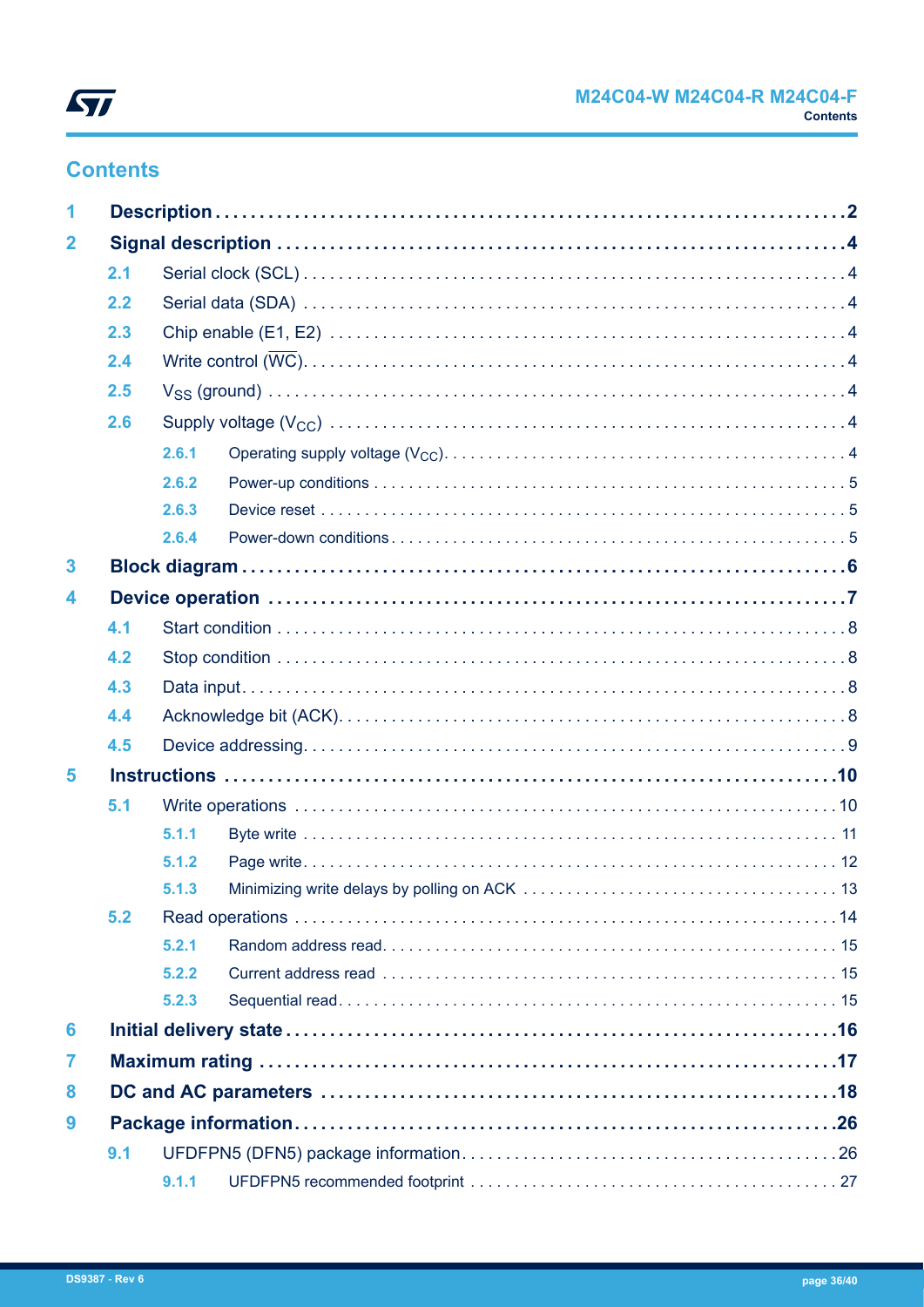

| 10 <sub>1</sub> |     |       |  |
|-----------------|-----|-------|--|
|                 |     | 9.4.1 |  |
|                 | 9.4 |       |  |
|                 |     | 9.3.1 |  |
|                 | 9.3 |       |  |
|                 |     | 9.2.1 |  |
|                 | 9.2 |       |  |
|                 |     |       |  |

 $\sqrt{2}$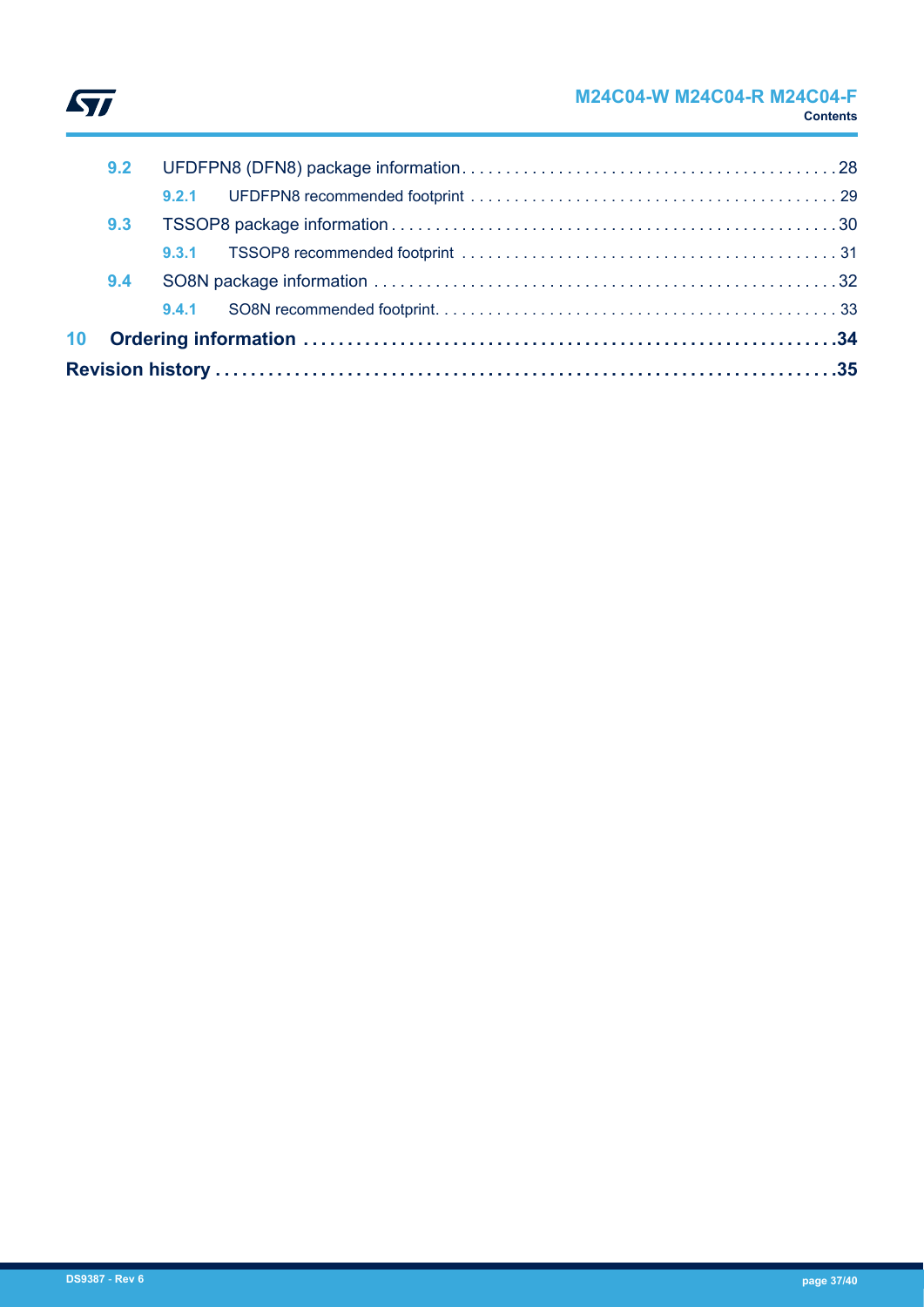

## **List of tables**

| Table 1.  |  |
|-----------|--|
| Table 2.  |  |
| Table 3.  |  |
| Table 4.  |  |
| Table 5.  |  |
| Table 6.  |  |
| Table 7.  |  |
| Table 8.  |  |
| Table 9.  |  |
| Table 10. |  |
| Table 11. |  |
| Table 12. |  |
| Table 13. |  |
| Table 14. |  |
| Table 15. |  |
| Table 16. |  |
| Table 17. |  |
| Table 18. |  |
| Table 19. |  |
| Table 20. |  |
| Table 21. |  |
| Table 22. |  |
|           |  |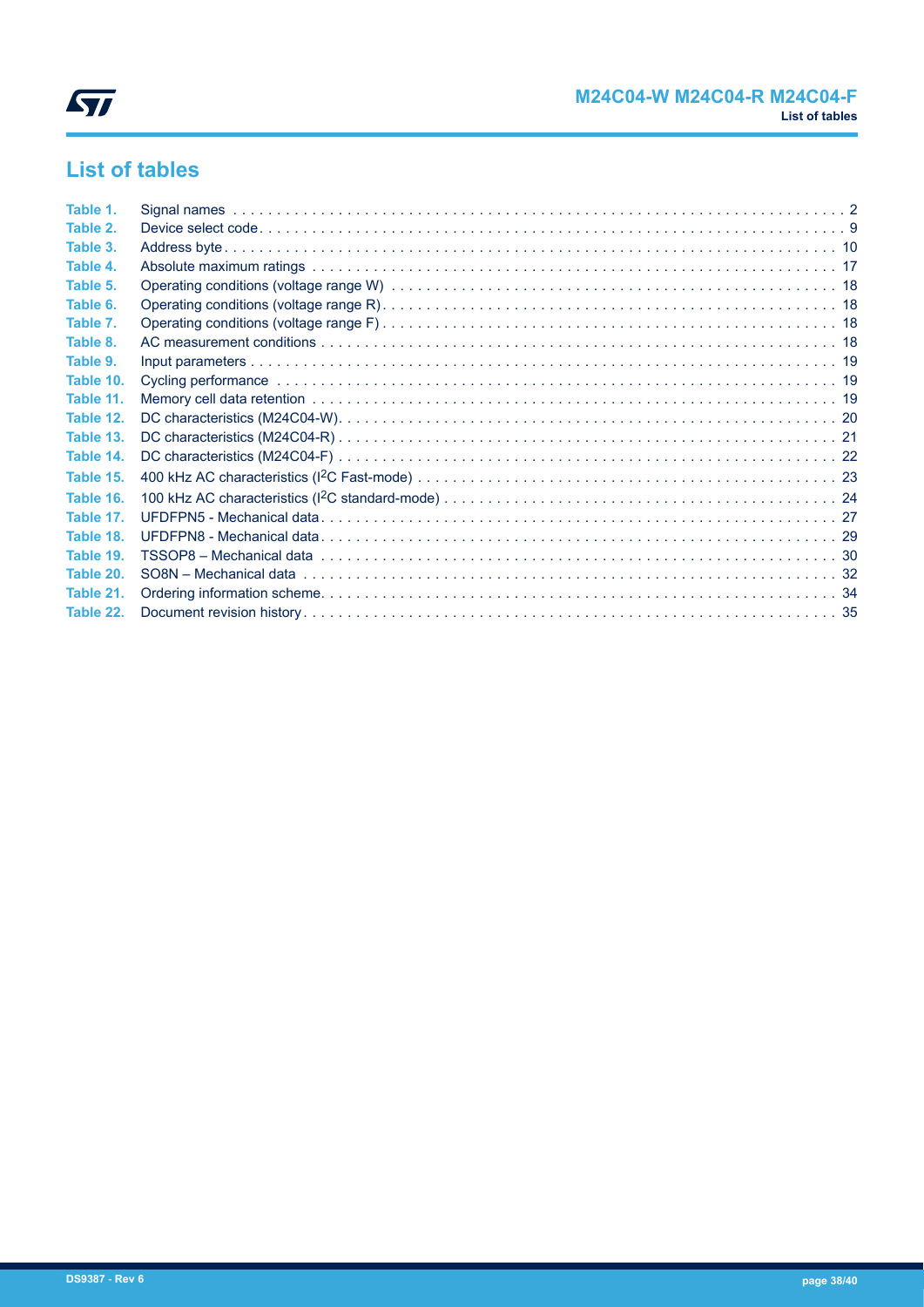

# **List of figures**

| Figure 1.  |                                                                                                                                                               |  |
|------------|---------------------------------------------------------------------------------------------------------------------------------------------------------------|--|
| Figure 2.  |                                                                                                                                                               |  |
| Figure 3.  |                                                                                                                                                               |  |
| Figure 4.  |                                                                                                                                                               |  |
| Figure 5.  |                                                                                                                                                               |  |
| Figure 6.  |                                                                                                                                                               |  |
| Figure 7.  |                                                                                                                                                               |  |
| Figure 8.  |                                                                                                                                                               |  |
| Figure 9.  |                                                                                                                                                               |  |
| Figure 10. |                                                                                                                                                               |  |
| Figure 11. | Maximum R <sub>bus</sub> value versus bus parasitic capacitance (C <sub>bus</sub> ) for an I <sup>2</sup> C bus at maximum frequency f <sub>C</sub> = 400 kHz |  |
|            |                                                                                                                                                               |  |
| Figure 12. |                                                                                                                                                               |  |
| Figure 13. |                                                                                                                                                               |  |
| Figure 14. |                                                                                                                                                               |  |
| Figure 15. |                                                                                                                                                               |  |
| Figure 16. |                                                                                                                                                               |  |
| Figure 17. |                                                                                                                                                               |  |
| Figure 18. |                                                                                                                                                               |  |
| Figure 19. |                                                                                                                                                               |  |
| Figure 20. |                                                                                                                                                               |  |
|            |                                                                                                                                                               |  |